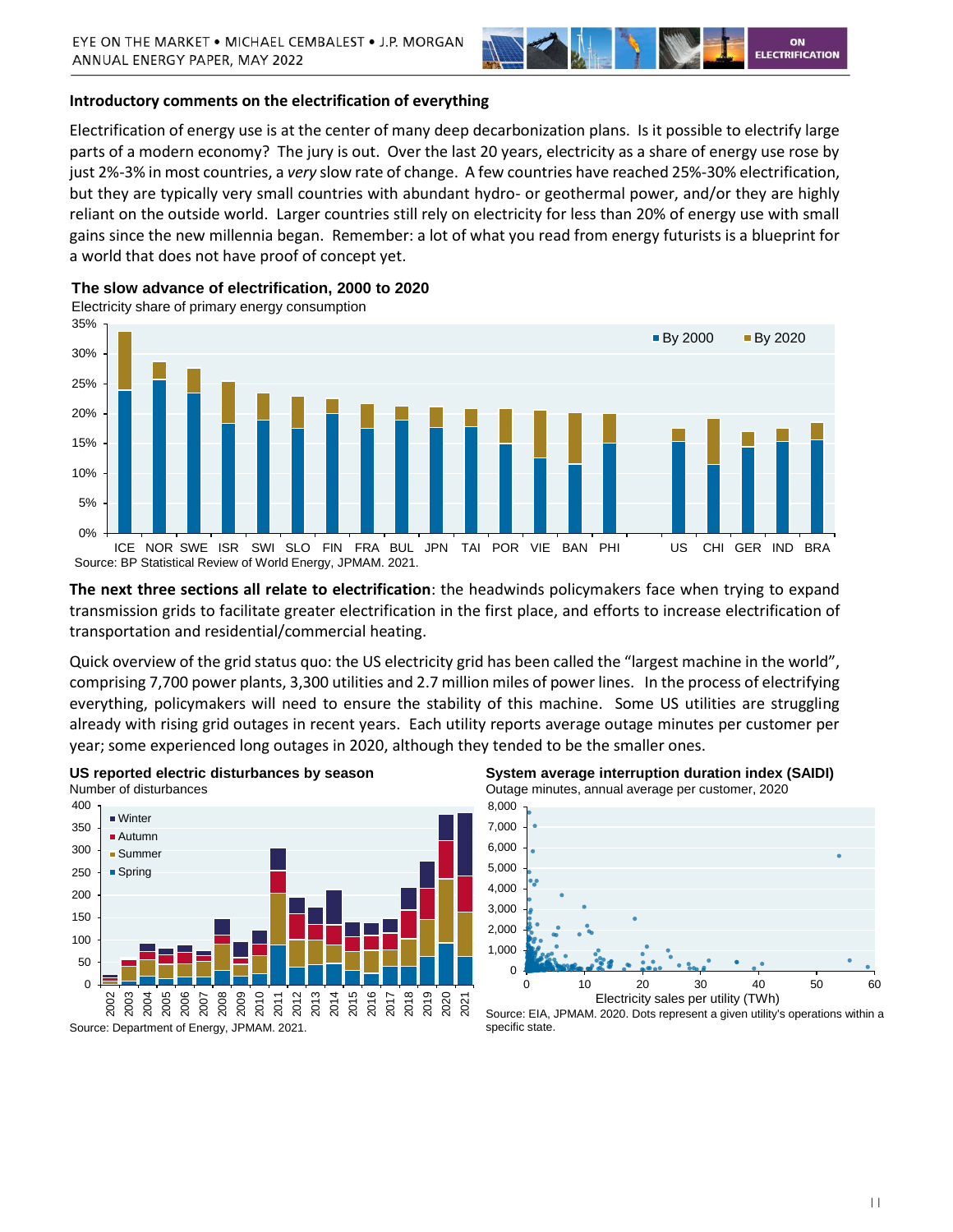

**Most recent growth has been just 1% per year**

# **[1] The US transmission quagmire shows little sign of changing**

The US plans to electrify a lot of household and commercial energy use over the next ten years. Unfortunately, the US grid is a slowly-changing morass that's already struggling to incorporate more renewables as traditional generation capacity is retired<sup>6</sup>. US transmission infrastructure has been growing at just 2% per year since the late 1970's. More recently, despite the need for more transmission, the grid has been growing even more slowly (second chart). Some projections now estimate just 1% transmission growth to the year 2030. Compare that with the grid expansion required for many Net Zero plans, one example of which is shown in the first chart.

**US transmission grid growing at just 2% per year since 1978,** Thousands of gigawatt-miles



Source: DOE, UT Austin, *"Net Zero America",* Larson et al., Princeton. 2020. Source: S&P Global. 2020.

In last year's paper, we covered the saga of the now-defunct [Northern Pass project](https://privatebank.jpmorgan.com/content/dam/jpm-wm-aem/global/cwm/en/insights/eye-on-the-market/future-shock-extracts/transmission-jpmwm.pdf) designed to bring hydropower from Quebec to Massachusetts, blocked by some of the most progressive states in the country. When I speak with Net Zero advocates, if they stare off into space on this topic rather than confronting the NIMBY/state's rights issue head on, it tells me that they are not that serious about addressing real-world obstacles to deeper decarbonization.

Northern Pass is not the exception**. Transmission projects are being blocked across the country by landowners and by conservation groups objecting to the very electrification that they intensely lobby for on paper**. If you want to see people contort themselves into pretzels, read how lawyers at the Illinois Environmental Law and Policy Center explain their litigation to block wind transmission projects in the Midwest<sup>7</sup>.

- After New Hampshire blocked Northern Pass, Maine voters blocked the New England Clean Energy Connect project which was also designed to bring Canadian hydropower to Massachusetts. Maine voters approved a referendum by 59% to 41% to block power lines in the Upper Kennebec region, and to require Maine's legislature to approve by a 2/3 majority all large transmission projects on public lands. Conservation efforts to block the project were reportedly financed by NextEra and other utilities in the region. Avangrid, a subsidiary of Iberdrola, had already spent \$350 million on the project
- Iowa passed a law preventing the use of state eminent domain for transmission lines. Iowa has one of the highest wind capacity factors in the country at ~40%, but this move effectively shelved a project designed to bring wind power from Iowa to Illinois, and another project to bring wind power to Wisconsin
- Arkansas blocked a wind project from Oklahoma to the Southeastern US
- Missouri blocked a wind project from Kansas to Indiana

- Colorado blocked a wind project from Wyoming to Nevada, Arizona and California
- In California, the state's environmental protection law is often used to delay or stop projects that would have significant benefit to the environment such as solar farms and mass transit
- In Florida, oddly enough, Gov. DeSantis and the state legislature passed laws *preventing* local entities from blocking solar projects and renewable natural gas projects

<sup>6</sup> 39 GW of coal, gas and nuclear capacity have been retired since 2013; another 27 GW to be retired by 2028

<sup>7</sup> "*In aim to expand power grid, Biden faces pushback from conservation allies*", Houston Chronicle, Jan 2022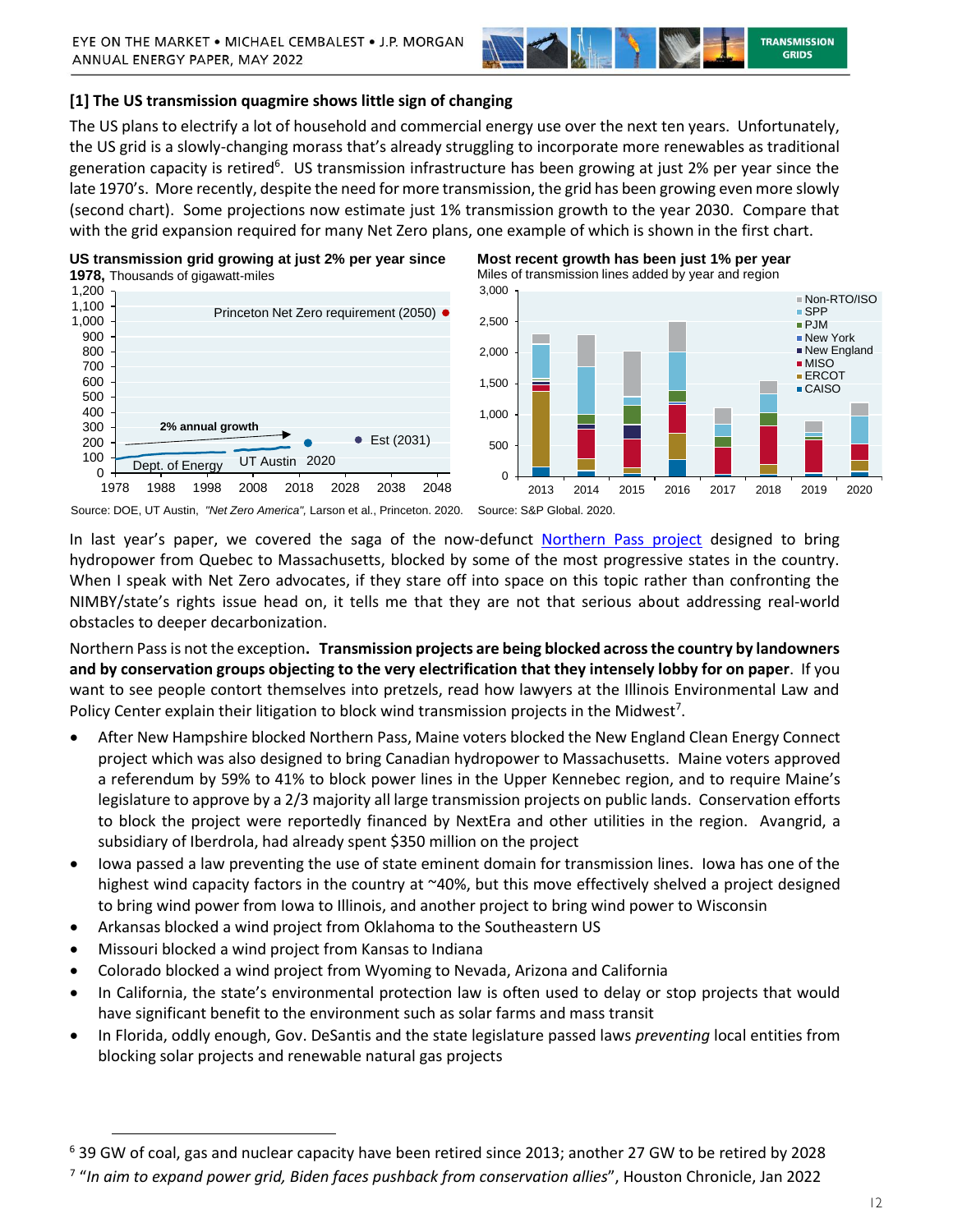

Some Republicans blame Democrats for the ease with which infrastructure projects are blocked. "*Now with Joe Biden's ambitious climate goals, Democrats are realizing that allowing activist groups to sue over every infrastructure project might not have been their smartest idea. You are lying in the bed you made. It did not have to be this way*" (Rep. Pete Stauber, R-Minn).

# **Why is it so hard to get transmission projects approved and built?**

- **Federal eminent domain** was used over the last 100 years to build railroads, parks, natural gas pipelines, airports, naval stations, interstate highways and fiber optic cables. But eminent domain is *not* being used broadly today by the Federal government to accelerate transmission grid improvements
- **There is no mechanism at the Federal level** to enable national transmission grid planning involving regional integration of renewables across regions and interconnections. The Energy Policy Act of 2005 established a potential pathway to give the Federal government backstop siting authority. However, that authority was challenged in the courts and has been effectively neutralized (see box)
- Even when regional transmission authorities conclude that a given new multi-state line would produce economic benefits for the entire region, **regulators in a state crossed by that line can block it**, and multiyear challenges can be staged by consumer and environmental groups
- The **cost allocation process** for large interregional projects can take years, even when all parties involved agree to proceed with a given project
- **The US Federal Energy Regulatory Commission also does not have jurisdiction** over public power and municipal utilities which serve ~28% of all electricity customers in the US

**Then there's the issue of US interconnection queues**. Developers of generation capacity have to ensure in advance that their project will be connected to the grid, and how much it will cost since they usually have to pay for the interconnection. The process requires interconnection requests to be handled one at a time in the order they enter the queue. It all worked well when generators added large centralized nuclear and gas plants.

**But when hundreds of small renewable projects swarm the queue at the same time, it's an inefficient process that can take up to 4 years**. This is particularly true when a given project withdraws from the queue (usually when developers find out that interconnection costs are too high), which then requires the rest of the queue to be re-shuffled and re-evaluated. This is not just a US issue; last year in **Spain**, 40 GW of wind power and 40 GW of solar power had connection permits for the grid but risked losing access due to administrative delays.

# **US Courts constrain eminent domain powers granted to FERC in the 2005 Energy Policy Act**

The Energy Policy Act of 2005 granted FERC siting and eminent domain authority on transmission line projects if, for example, a state is able to site the project but has not done anything after one year. FERC interpreted this clause as meaning that "a state *could* have sited the project but decided to deny it anyway", and tried to apply eminent domain. States, environmental groups and industry groups all challenged the rule in court. In 2010, the US Court of Appeals for the Fourth Circuit invalidated the rule as being beyond FERC's authority, ruling that FERC can only use its backstop siting authority when a state refuses to even *rule* on the project within a year, or if the state grants a permit but attaches "project killing conditions". See "*Interstate Transmission Challenges for Renewable Energy: A Federalism Mismatch*", Alexandra Klass and Elizabeth Wilson, Vanderbilt Law Review, 2019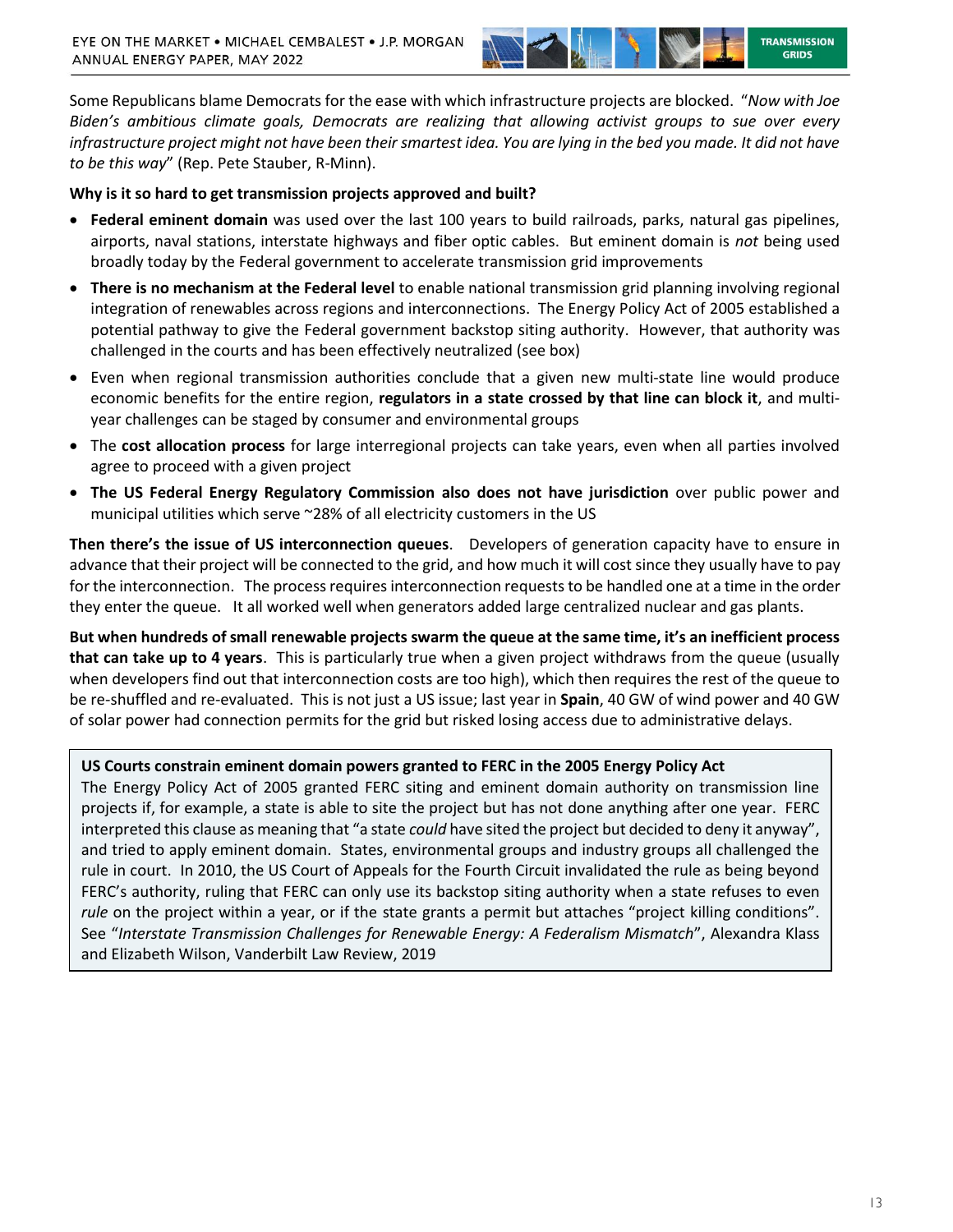

The MISO region which spans 15 Midwestern and Southern states is a good example. The first chart below shows the requested GW of generation entering the interconnection queue each year by generation type. On the right, we show the amount that ended up ultimately getting connected: usually much less than 50%, with the remainder withdrawn. **The problem is not just in the MISO region: from 2010-2020, only 24% of projects in interconnection queues reached commercial operation in CAISO, ISO-NE, MISO, NYISO and PJM regions combined<sup>8</sup> .** Completion rates were even lower for wind (19%) and solar (16%) projects. Time in the queue almost doubled from 2 years from 2000-2010 to 3.7 years from 2011-2021.

The third chart shows an aggregation of all projects that were in US interconnection queues at the end of 2021. These "in limbo" projects represent multiples of existing wind, solar and storage capacity, but a timetable for their completion is uncertain due to the factors discussed earlier. The last chart shows the growth in the queue on a national level since 2014, broken down by fuel type.



**Renewable capacity in interconnection queues dwarfs existing capacity,** Gigawatts (December 2021)



 $\overline{a}$ 

**Less than 50% of MISO queue projects are completed** Gigawatts 6.1 Completed requests



**US interconnection queue by fuel type**

Requested gigawatts in interconnection queue



<sup>8</sup> "*Transmission in the United States: What Makes Developing Electric Transmission So Hard?*", Scott Madden Management Consultants, July 2021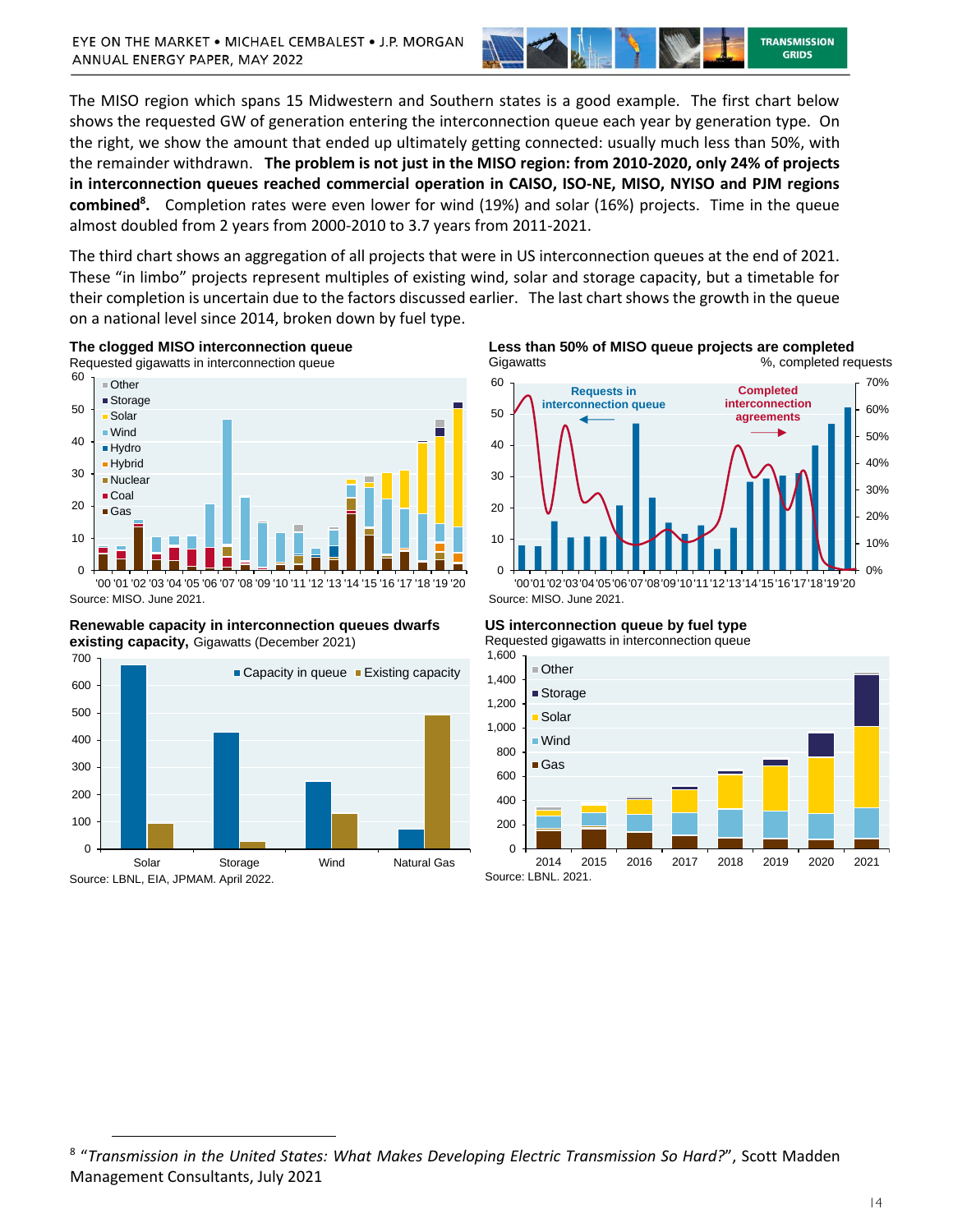

**Where might local objections and interconnection queue delays have the largest impacts?** One way to think about it: which states are underutilizing their wind and solar natural resources? We measure wind or solar resource potential by looking at capacity factors on recently built facilities, and compare this resource potential to actual generation per capita. Illinois, Colorado, Vermont, Wisconsin and Minnesota have wind capacity factors over 38% but low in-state wind generation per capita. Similarly, Idaho, Texas, Colorado and Washington have underdeveloped solar resources given solar capacity factors on recent projects that exceed 26%.

#### **Wind resource vs generation**





**So, where does that leave Massachusetts now that Maine and New Hampshire killed their access to low-cost, clean Canadian hydropower?** As shown in the next chart, Massachusetts is increasingly reliant on electricity imports from neighboring states, much of which is not very "green". **Over the long run, many states have given up on Canada and plan to rely on offshore wind instead**. It's not cheap: procurement prices for offshore wind in Massachusetts range from \$70 to \$100 per MWh for projects expected completed by 2025. That compares to average wholesale electricity prices in Massachusetts of \$50 per MWh last year. Massachusetts long term policy commitments for offshore wind add up to almost 50% of the state's electricity consumption**. If so, there may eventually be sticker shock as offshore wind project costs are passed through to residential and industrial electricity consumers.** Around 10 GW of offshore wind are in the advanced permitting stage across the Eastern Seaboard; we will continue to monitor where PPAs and electricity prices end up.

**New York is notable as well**. Since the shutdown of the Indian Point Nuclear Plant, coal- and gas- powered electricity imports from PJM have closed most of the gap. This fall, construction is set to begin on a 339-mile high voltage transmission line transporting Canadian hydropower. It has taken 17 years to get to this point, and the power line may not be completed until 2025.

# **To conclude: the disconnect between transmission grid assumptions in Net Zero plans and what's happening on the ground is almost as wide as the chasm between expectations and reality on carbon sequestration.**



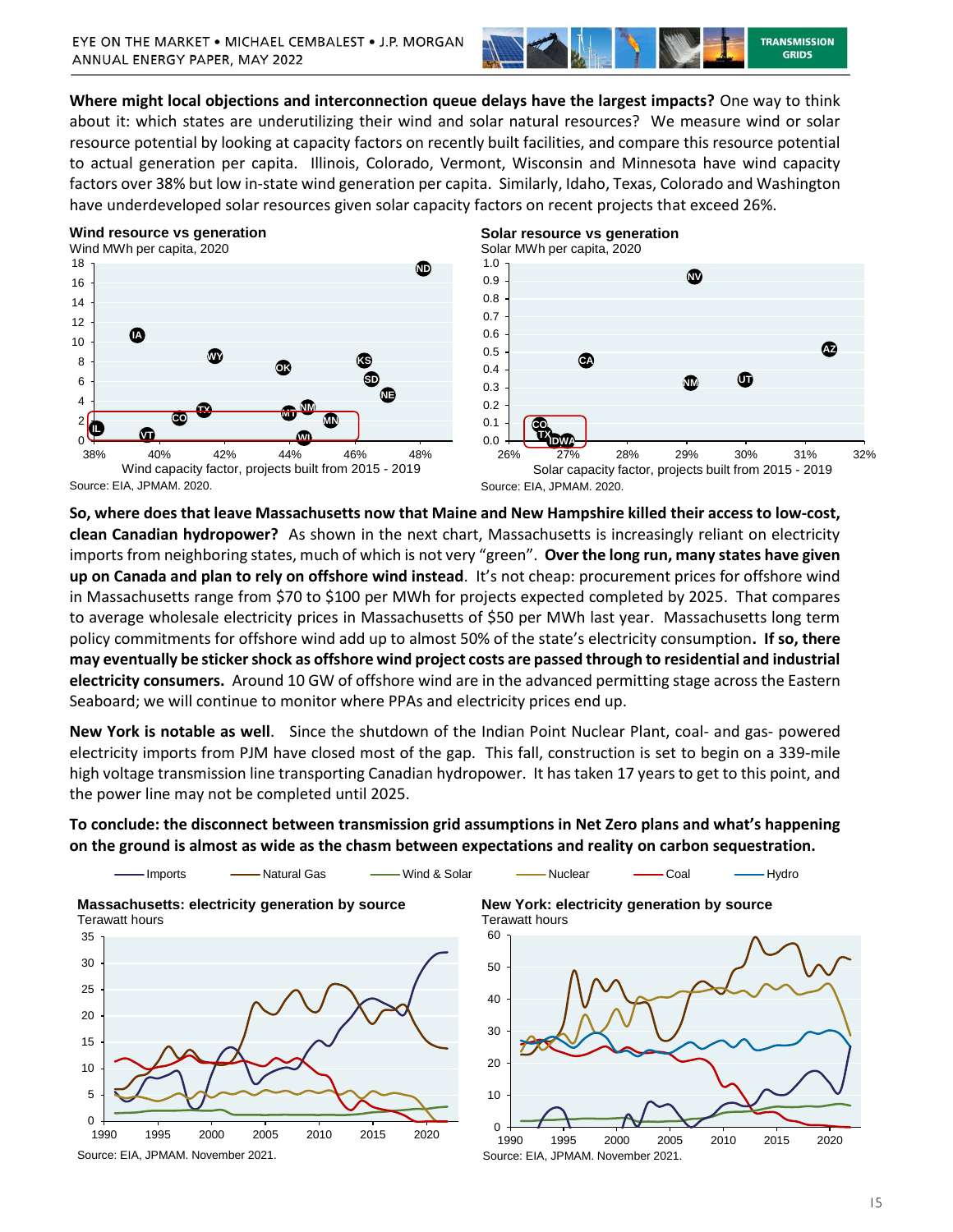

# **[2] How should the US deal with gasoline super-users? And what about rising metals prices and battery costs?**

Global EV sales gathered steam in 2021, growing to almost 9% of total vehicle sales. That's a meaningful jump from the prior year, although to be clear, EVs are still just 1.5% of the global fleet of vehicles on the road. As discussed last year, the longer useful life of today's automobiles limits the pace of EV adoption absent aggressive subsidies and incentives to switch. The charts on page 21 show projections for EVs as a % of sales for passenger cars and trucks, and how quickly EV sales translate into fleet share gains.

US EV sales trailed many countries in 2021, coming in at just 4.5% of total vehicle sales<sup>9</sup>. Furthermore, lower mpg light trucks and SUVs are still the most popular vehicles in the US market (see third and fourth charts). EVs face a steeper climb in the US, which has the highest share of global transport energy consumption, the highest vehicle share of transport energy, the highest number of vehicles per capita, the longest distances driven per capita, the lowest public transit usage and the lowest gasoline prices as well<sup>10</sup>.



#### **Electric vehicle market shares in 2021**

EV share of annual vehicle sales



Source: IEA. 2021.

 $\overline{a}$ 

**Cars last a lot longer than they used to** Average age of US light vehicles in operation, years



1972 1977 1982 1987 1992 1997 2002 2007 2012 2017 Source: US Bureau of Transportation Statistics, IHS Markit. 2020.

#### **US: top 20 vehicles sold in 2021**

Number of vehicles sold (with miles per gallon or mpge)



Source: Forbes, [fueleconomy.gov.](http://fueleconomy.gov) 2021. Mileage = combined city / highway.

<sup>&</sup>lt;sup>9</sup> I bought my first electric vehicle this year. It's a 4-door 2022 Jeep Wrangler hybrid. It has a 17 kWh lithium ion battery that allows for 21 miles of continuous EV driving. I use it mostly for local kayak fishing. Since I only drive it around 2,000 miles per year, my payback period is 13 years, even with the Federal subsidy.

 $10$  California State University, EV Volumes; see exhibit in last year's paper on page 14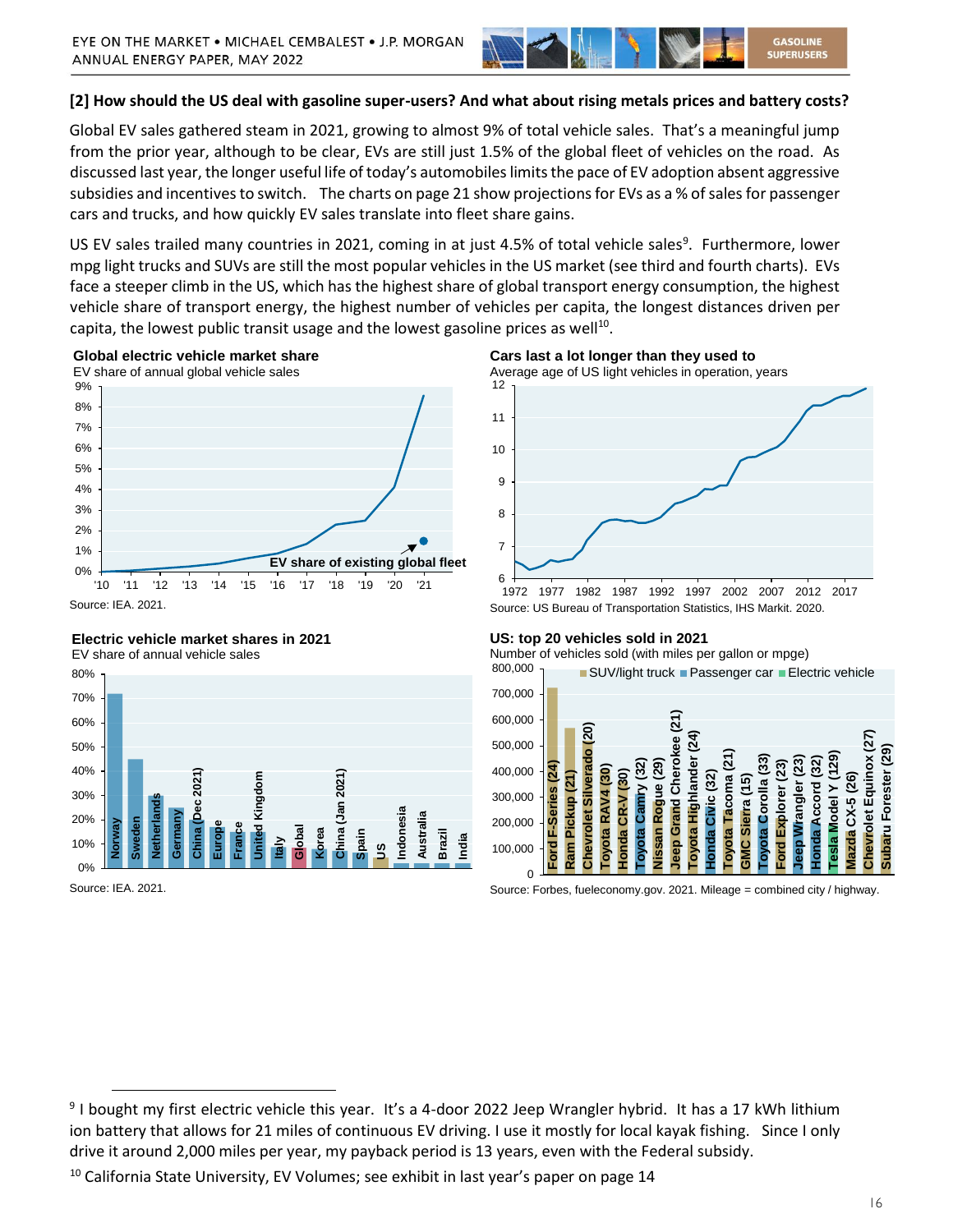

**The prior chart on US vehicle preferences gets at a major issue: what to do about US gasoline "super-users"?** As shown below, the top 10% of gasoline consumers in the US account for almost one third of all gasoline consumption, more than the bottom 60% of gasoline consumers combined $^{11}$ .

#### **The US gasoline super-users**

Gasoline consumption, billions of gallons



Source: Coltura. July 2021.

#### **Who are these gasoline super-users?**

- They drive 3x more miles than the average driver
- They are more likely to drive pickups and SUVs
- They are more likely to live in rural areas
- They have similar income and education levels as the general population
- They spend 8%-13% of their income on gasoline, which is over 2x as much as the average driver

The maps illustrate the challenge. The map on the right shows where the highest concentrations of **EV purchases** are taking place. The shading on this map is almost the inverse of the map on the left, showing where gasoline super-users make up the largest share of gasoline consumption.

#### **Superusers' share of state gasoline consumption EV registrations by state**



Source: Coltura. July 2021. Source: Coltura. July 2021.



<sup>11</sup> "*Gasoline Super-users*", Metz, London and Rosler (Coltura), July 2021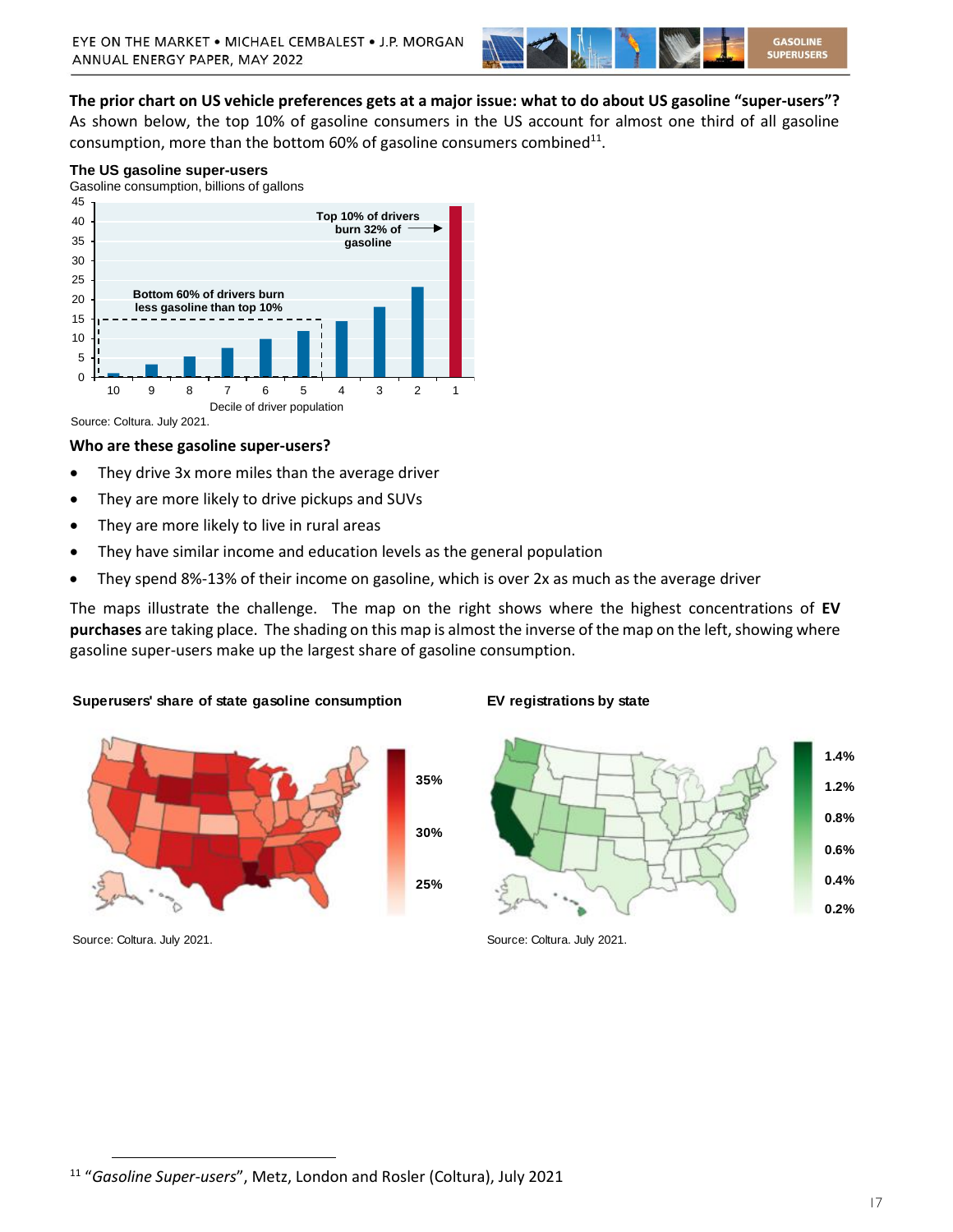

**How might gasoline super-users be incentivized to adopt EVs more quickly?** Many will say "higher gasoline taxes!!", but that is unlikely for political reasons. Even before the Build Back Better bill ran into trouble with resistance in the Senate, polling showed that US voters are less in favor of gasoline taxes than other revenue raising means when paying for infrastructure. A "carbon tax" might sound like it achieves similar objectives as a gasoline tax, but in practice they are different. In Europe for example, the Emissions Trading System carbon tax applies to power generation, manufacturing and aviation but *not* to road or maritime transport.

#### **Gasoline tax has lower support than other options**



Source: Morning Consult. April 2021.

 $\overline{a}$ 

The current US approach is a \$7,500 Federal tax credit for eligible EV purchases<sup>12</sup>. The problem: this incentive **delivers a "windfall" to EV buyers who were already driving a fuel efficient internal combustion engine car that they didn't drive much anyway**. In other words, Congress is overpaying them for foregone emissions. On the other hand, Congress is paying gasoline super-users a much lower rate on *their* foregone emissions, and might not be offering them enough to switch. If the goal is emissions reduction, there is another way: **a subsidy per gallon of foregone gasoline consumption rather than a fixed amount per vehicle**.

 $12$  The \$7,500 Federal tax credit is available only for EVs whose battery capacity is beyond a standard minimum size, and for cars whose manufacturer EV unit sales are still below 200,000 vehicle sold to date (Teslas, the GMC Hummer EV and the Chevy Bolt are no longer eligible).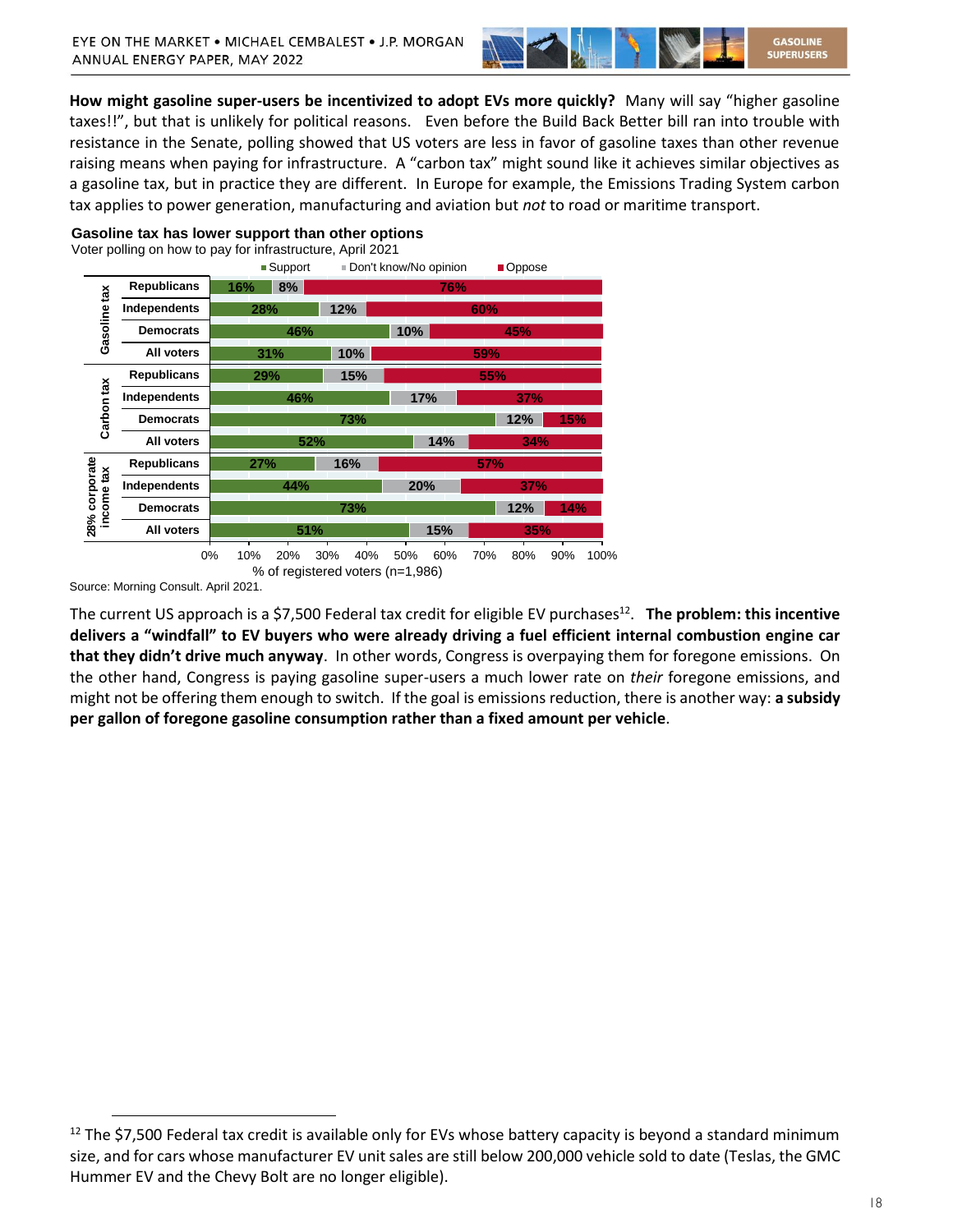

**How would a gasoline usage-based incentive work?** Here's one option using an incentive of \$10 for every gallon of displaced gasoline:

- Driver takes existing gasoline car to dealer
- Dealer obtains car registration history
- Dealer computes average annual miles driven based on initial and current odometer readings
- Dealer obtains EPA mileage rating for that specific vehicle
- Incentive amount =  $$10 *$  annual average gallons consumed (miles driven / miles per gallon)
- Driver eligible for incentive if new EV purchased within 30 days of trade-in

The following table uses three examples from lowest to highest gasoline consumption. Driver gallons displaced (C) are 8x higher for the Tacoma driver than for the Accord driver. A usage-based incentive offers the Tacoma driver a powerful incentive to switch: after assumed trade-in values (G), fuel savings (E) and maintenance savings (F), the Tacoma driver ends up *being paid* to swap for an EV (L). Compare that to the current policy which pays the Tacoma driver \$6 per gallon of displaced gasoline while paying the Accord driver \$73 per gallon.

Bottom line: if the goal is to accelerate the EV transition, the per-gallon incentive might work better given larger incentives for gasoline super-users, and given lower payouts to drivers with less switching benefits. For everyone who believes that a gasoline *tax* per gallon is the right answer, a gasoline *incentive* per gallon might be the second best option given the political realities in the US in 2022 and beyond.

|              |                                          | <b>2015 Honda</b> | 2015 Toyota       | 2015 Toyota        |
|--------------|------------------------------------------|-------------------|-------------------|--------------------|
|              |                                          | <b>Accord</b>     | <b>Highlander</b> | Tacoma             |
|              |                                          | 29 mpg            | 21 mpg            | $19$ mpg           |
|              | Incentive: \$10 per gallon               |                   |                   |                    |
| $\mathsf{A}$ | Location                                 | New York Metro    | Milwaukee Metro   | Atlanta Metro      |
| в            | Annual mileage                           | 3,000             | 8,000             | 25,000             |
| C            | Annual gallons displaced                 | 103               | 381               | 1,316              |
| D            | EV incentive @ \$10/gallon displaced     | \$1,034           | \$3,810           | \$13,158           |
| Е            | Monthly fuel savings w/ EV               | \$26              | \$105             | \$327              |
| F            | Monthly maintenance savings w/ EV        | \$8               | \$20              | \$63               |
| G            | <b>Trade-in value</b>                    | \$15,848          | \$18,927          | \$10,315           |
| н.           | <b>IEV alternative</b>                   | Hyundai Kona EV   | Tesla Model Y     | <b>Ford F-150E</b> |
|              |                                          | 3.7 miles/kWh     | 3.6 miles/kWh     | 2.3 miles/kWh      |
| П            | <b>Price of EV</b>                       | \$42,500          | \$65,000          | \$44,000           |
| J            | Net EV cost after incentive and trade-in | \$25,618          | \$42,263          | \$20,527           |
| K            | Monthly car payment on EV (6 years @ 5%) | \$421             | \$694             | \$337              |
| L            | Monthly cost to switch to EV             | \$387             | \$569             | $-$ \$53           |
|              | Incentive: \$7,500 per vehicle           |                   |                   |                    |
|              | M Monthly cost to switch to EV           | \$281             | \$508             | \$40               |
| N            | Taxpayer cost per gallon displaced under | \$73              | \$20              | \$6                |
|              | existing \$7,500 per car tax incentive   |                   |                   |                    |

### **EV incentives: fixed amount per GALLON vs fixed amount per VEHICLE**

Source: Coltura, Department of Energy, Autoblog, Edmunds, Forbes, JPMAM. April 2022. Assumes: Gasoline = \$4.11/gallon; Electricity = 14 cents/kWh. EV cost = low est available sticker price plus 10%. Assumes existing car is fully paid for.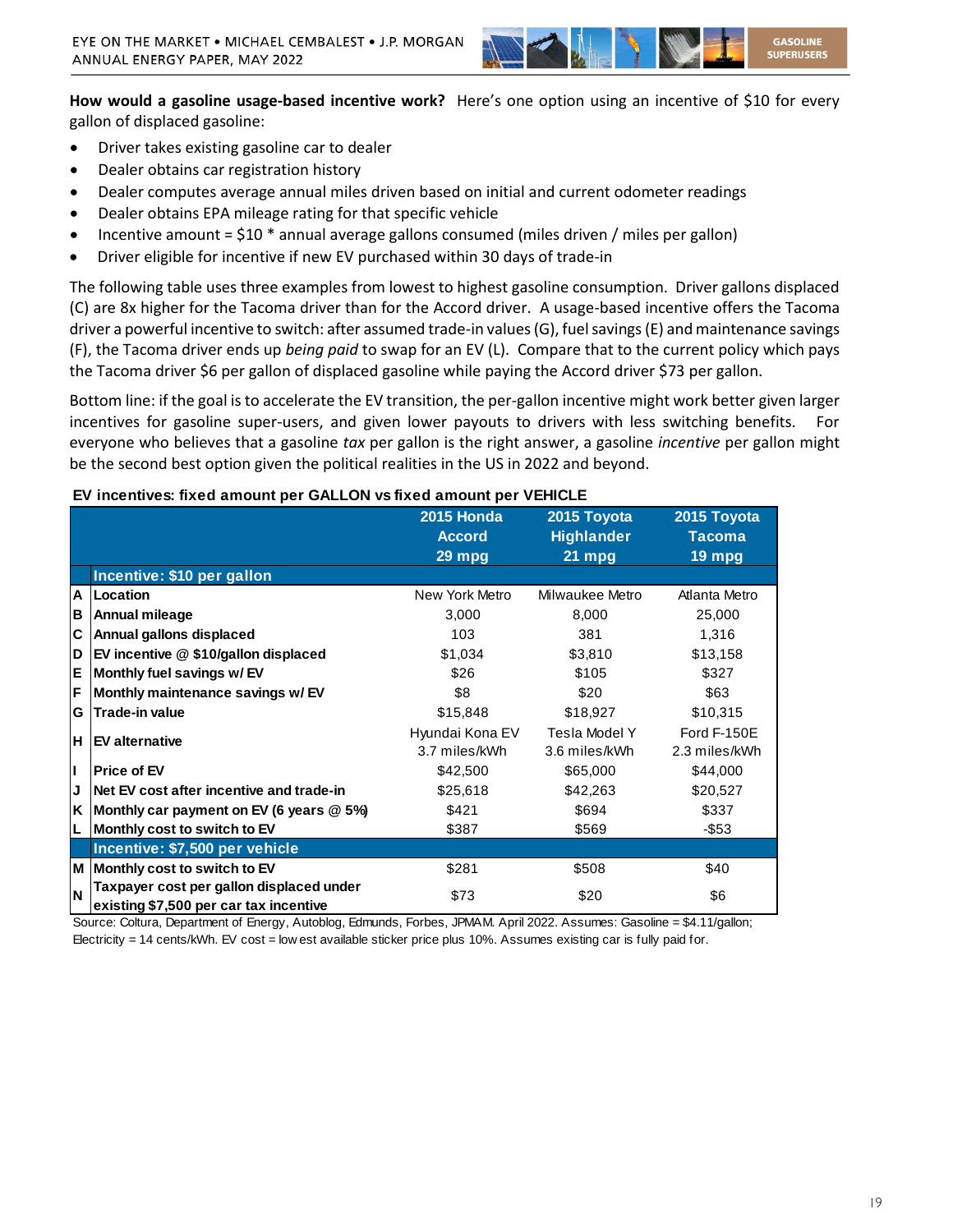

# **EV special topic: what about rising metals prices and EV battery costs?**

Since 2019, cobalt, nickel and aluminum inventory levels relative to demand have reached their lowest levels in many years and their prices surged. What might be the impact on EV battery costs? Using metals composition of EV batteries, we analyzed a hypothetical 60 kWh battery across three chemistry types: Lithium Nickel Manganese Cobalt (NMC), Lithium Nickel Cobalt Aluminum (NCA) and Lithium Iron Phosphate (LFP). The table shows battery chemistry by auto manufacturer; LFP batteries are used by Tesla and Chinese EV makers, while the rest mostly use NMC at least for now. LFP batteries are typically cheaper but have lower energy densities. China manufactures most LFP batteries while Samsung and LG Chem produce most NMC batteries.

Estimated LFP battery costs have risen by ~\$500 since Jan 2020, mostly due to rising copper prices; this increase seems manageable as a % of vehicle cost. In contrast, estimated NMC and NCA battery costs increased by  $\sim$ \$1,500 since Jan 2020 with a large part of that increase occurring this year due to rising nickel and cobalt prices. For all EVs, there could be another \$500 cost increase due to copper and aluminum for non-battery purposes in excess of amounts needed in gasoline cars. **Bottom line: there may be some sticker shock for EVs reliant on nickel and cobalt**. EV buyers can expect to offset part of this price increase via lower fuel costs if the current gap between gasoline and electricity costs per mile is sustained<sup>13</sup>.

According to Rivian's CEO, EV battery supply chain pressures could surpass the current semiconductor shortage: "All the world's cell production combined represents well under 10% of what we will need in 10 years…**meaning, 90% to 95% of the battery supply chain does not exist**" [WSJ, 4/18/2022]. I doubt that many EV forecasts incorporate these kind of supply chain pressures. The path to higher EV shares may not be that easy.

**Estimated metals cost per EV battery type** US\$ per 60 kWh battery



Source: Univ. of Birmingham (UK), Argonne National Lab, Bloomberg, JPMAM. May 2, 2022.





Source: Bloomberg, JPMAM. May 2, 2022.

 $\overline{a}$ 

**EV battery cost breakdown using current metals prices**  US\$ per 60 kWh battery



Source: Univ. of Birmingham (UK), Argonne National Lab, Bloomberg, JPMAM. May 2, 2022. Iron and steel values are plotted but are too small to see.

| <b>Manufacturer</b> | <b>Vehicle type</b>      | <b>Battery type</b> |
|---------------------|--------------------------|---------------------|
| Audi                | Passenger EV             | <b>NMC</b>          |
| <b>BMW</b>          | Passenger EV             | <b>NMC</b>          |
| GМ                  | Passenger EV             | <b>NMC</b>          |
| Hyundai             | Passenger EV             | <b>NMC</b>          |
| Kia                 | Passenger EV             | <b>NMC</b>          |
| Mercedes-Benz       | Passenger EV             | <b>NMC</b>          |
| Porsche             | Passenger EV             | <b>NMC</b>          |
| BYD (China)         | Passenger EV             | I FP                |
| Hongguang           | Passenger EV             | <b>LFP</b>          |
| Ford                | F-150 EV                 | <b>NMC</b>          |
| Tesla               | Short range passenger EV | I FP                |
| Tesla               | Long range passenger EV  | <b>NCA</b>          |
| Volkswagen (2023)   | Entry level passenger EV | I FP                |
| Volkswagen (2023)   | High end passenger EV    | <b>NMC</b>          |
| Rivian              | Electric trucks and SUVs | <b>LFP</b>          |
| Rivian              | Delivery vans            | LFP                 |
| Chinese OEMs        | Class 8 truck            | <b>NMC</b>          |

Source: S&P Global, Fitch Solutions, EV manufacturers, JPMAM. March 2022.

<sup>&</sup>lt;sup>13</sup> Assuming 25 mpg for a gasoline car, 3 miles per kWh for an EV, \$4 gasoline, 14 cents per kWh for electricity and 11,000 miles driven per year, EV owners would save  $\sim$ \$1,250 per year in fuel expenses. Comparing this annual amount to the incremental upfront cost of an EV over a gasoline car yields the payback period.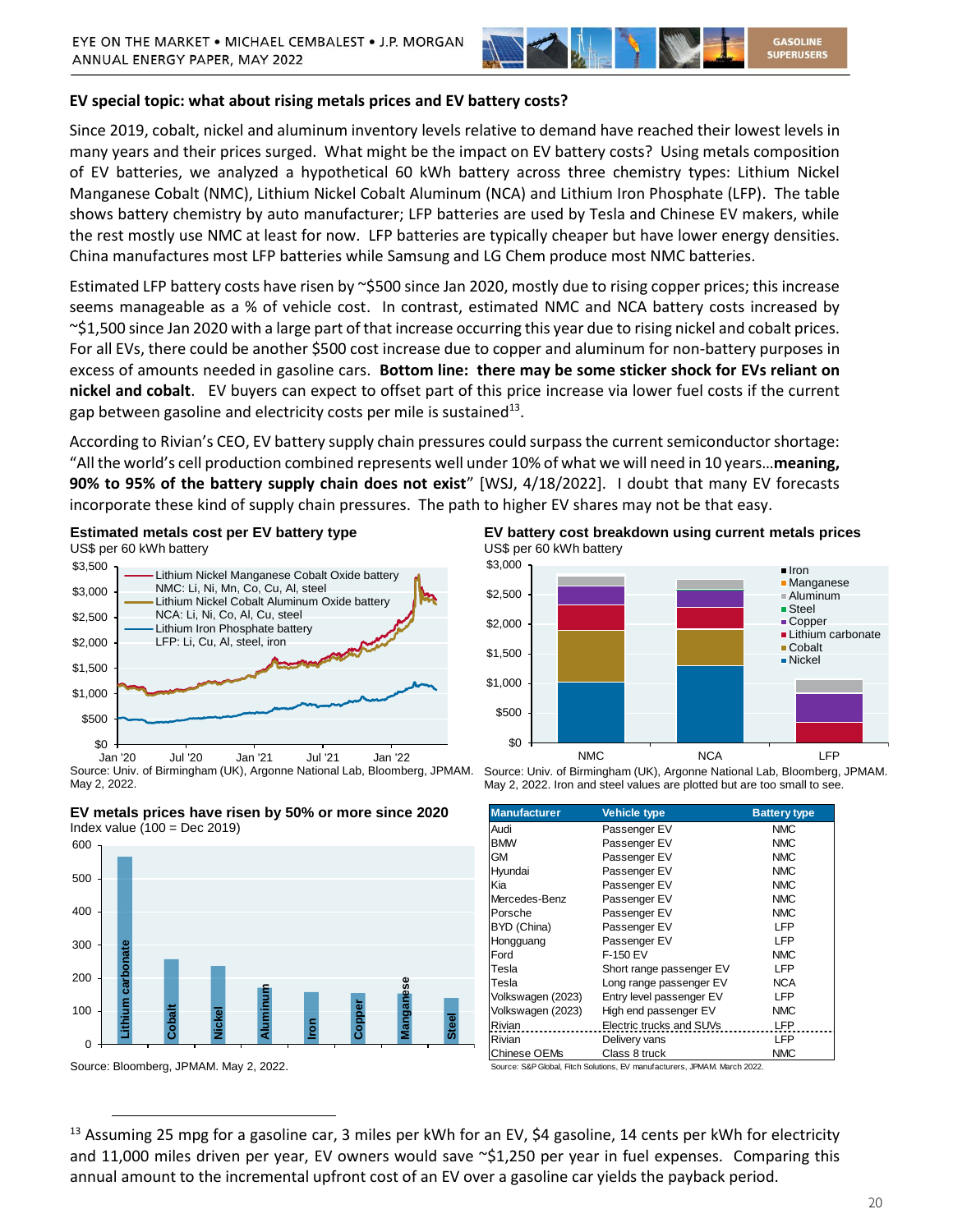

# **EV exhibits: penetration as a share of sales and as a share of fleet size**

Most EV analyses include battery electric vehicles (BEV) and plug-in hybrid electric vehicles (BHEV) since the prime mover in both cases is the electric motor, even though some PHEVs have large backup fuel tanks. Most do not include hybrid electric vehicles (HEV) since its primary mover is usually an internal combustion engine, although this depends on the length of average trips and other driving behaviors. The first chart shows battery capacity by EV type. The subsequent four charts show BNEF forecasts of how quickly EVs as a % of sales translate into EVs as a % cars on the road. I'm not endorsing their forecasts since BNEF is often overly optimistic on a lot of things; but their modeling is a good illustration of the relationship between the two variables.

### **Electric vehicle battery capacity by type**

Kilowatt hours, sorted in descending order by capacity



Source: Car and Driver, Automotive World, vehicle manufacturers. February 2021.





#### 21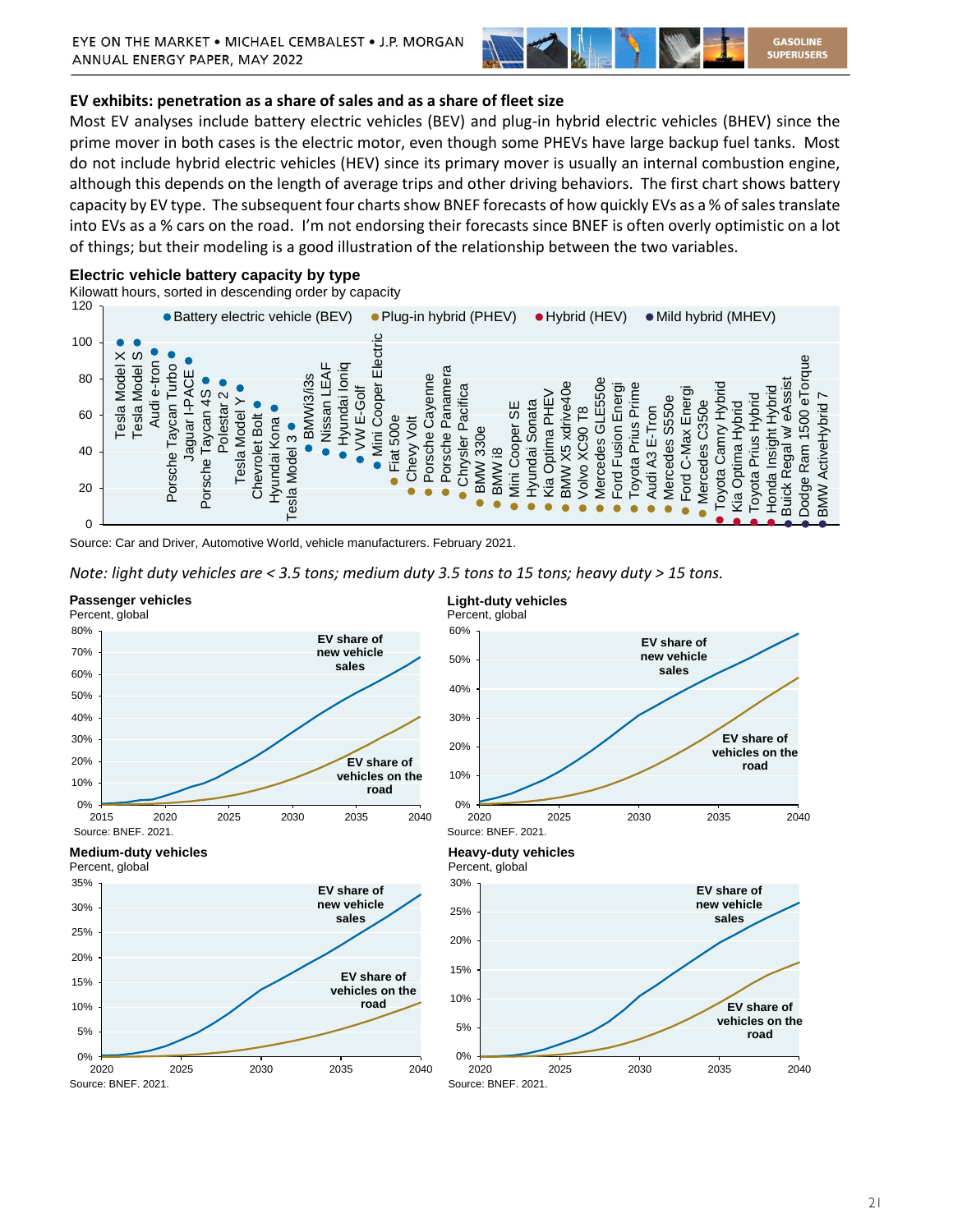

# **[3] Residential heat pumps and fossil fuel combustion bans: more complicated than it looks**

Residential heating in the US and Europe is dominated by on-site combustion of natural gas and other fossil fuels. Some European countries and US cities have banned combustion of fossil fuels in new residences; San Francisco, San Jose, Denver, Seattle and New York City<sup>14</sup> are recent examples and there are more bans on the way (see page 26 on European bans). The goal: require electrification of new residential heating instead, which can reduce  $CO<sub>2</sub>$  emissions as more wind/solar are added to the grid.

**First, let's review why electrification makes little sense using resistance (traditional baseboard) heating**. In areas where grids are reliant on coal and natural gas, emissions would sharply *increase* compared to combusting natural gas on-site. The reason: the energy efficiency of gas and coal-powered electricity generation (including transmission losses) is often less than half the efficiency of on-site gas combustion that can exceed 90%<sup>15</sup>.

As a result, broad use of resistance heating could cause residential electricity demand to double, and that's not the only problem. As shown in the table, universal resistance heating could also increase peak loads in every Census tract in the US, each of whose peak loads would *more* than double<sup>16</sup>. The result: the need for more transmission and distribution which has to be built for *peak* loads rather than average ones. Given these outcomes, widespread electric resistance heating makes no sense, even in places with high renewable shares of electricity generation.

#### **Natural gas dominates US home heating** % of total residential space heating energy







# **Table 1: Universal resistance heating would also cause peak loads and infrastructure needs to skyrocket**

|                                                 | <b>Space heating shares</b>  |                            |        | <b>Residential emissions from</b><br>all energy uses (mmt $CO2$ ) |                        |       | <b>Electricity</b><br>demand (TWh) |                              | <b>Peak load increases</b>          |                                                               |
|-------------------------------------------------|------------------------------|----------------------------|--------|-------------------------------------------------------------------|------------------------|-------|------------------------------------|------------------------------|-------------------------------------|---------------------------------------------------------------|
| <b>Scenario</b>                                 | <b>Resistance</b><br>heating | <b>Heat</b><br>pumps fuels | Fossil | <b>Electricity</b>                                                | <b>Fossil</b><br>fuels | All   | <b>Space</b><br>heating            | All<br>energy<br><b>uses</b> | Tracts w/<br>increased<br>peak load | Average peak<br>load increase<br>in affected<br>census tracts |
| <b>Current</b>                                  | 20%                          | 6%                         | 69%    | 250                                                               | 339                    | 589   | 368                                | .382                         | NA                                  | NA.                                                           |
| <b>All residences use resistance</b><br>heating | 96%                          | 0%                         | $0\%$  | 1.084                                                             | 0                      | 1.084 | 1.613                              | 2.626                        | 100%                                | 135%                                                          |

Source: Waite et al. (Columbia). July 2020.

<sup>14</sup> In December 2021, the **New York City Council** banned gas-powered heat and stove appliances in newly constructed buildings. The ban takes effect on December 31, 2023 for new buildings six stories and below. By July 1, 2027, it will include all new construction irrespective of size.

<sup>15</sup> "*Gas, oil and wood pellet fueled residential heating system emissions*", Brookhaven National Labs, Dec 2009

 $16$  Tables 1, 2 and 3 show output of a model of residential home heating and emissions built at the Census tract level by Michael Waite, Department of Mechanical Engineering at Columbia University. Michael worked with us on specific scenarios we designed after reading his February 2020 article in Joule Magazine, "*Electricity Load Implications of Space Heating: Decarbonization Pathways*" on air-to-air heat pumps in residences.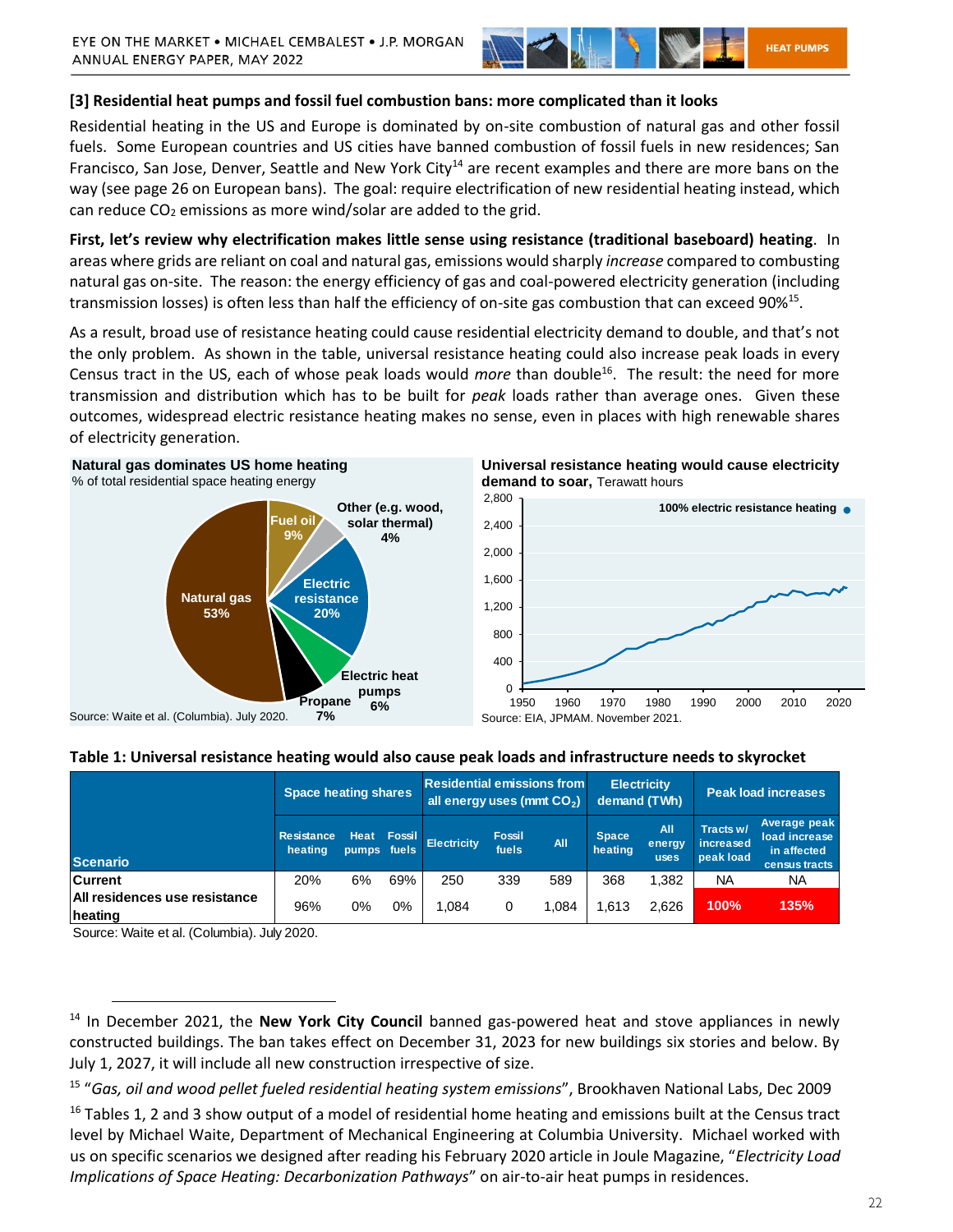

**Fortunately, there's a better way: air-to-air electric heat pumps<sup>17</sup> can provide heat much more efficiently than resistance heating.** A simplified heat pump explanation:

- Strange as it may seem, there's heat in the air even when the temperature outside is freezing. A heat pump extracts that heat using refrigerants as cold as -60°F (-51°C) that flow through the unit's outside coil. The refrigerant starts as a low temperature liquid, it absorbs heat and turns into a low temperature vapor
- The warmed refrigerant is then circulated to the interior via a compressor that increases its pressure and temperature, readying it to heat the interior air. The compressor is the main electricity-using component and since it's only driving heat transfer, it uses less energy than resistance heating
- The efficiency of a heat pump is defined by its "coefficient of performance" (COP), which refers to the amount of heat it provides per unit of electricity consumed. The higher the outside temperature, the greater the differential between the heat in the air and the unit's refrigerant, and the more efficient the heat pump will be. A COP of 1.0 would mean that the heat pump is only performing in line with resistance heating
- Estimates of heat pump efficiency vary (see below, left), but there's broad acceptance that they provide heat very efficiently at most ambient temperatures. As shown in the chart, heat pump COP might still be around 2.0x at temperatures as cold as  $10^{\circ}$ F (-12 $^{\circ}$ C)

**Heat pumps may need a seasonal average COP of 2.0-2.5 to make sense from a climate perspective, and higher to make sense from an economic perspective.** Assume a home whose onsite combustion of natural gas is ~90% efficient, and that its regional utility is highly gas-reliant. Switching to gas-powered electricity would use roughly twice the energy at a COP of 1.0 given ~45% efficiency of modern combined cycle natural gas plants. So, a heat pump COP of 2.0 would be needed to match the energy/emissions of the original onsite natural gas burner.

More renewable energy reduces the COP required for heat pumps to make sense from a climate perspective. However, there's still the issue of homeowner economics. Per unit of energy, US electricity was 2x to 5x more expensive than natural gas in many states over the last three winters. **As a result, a heat pump would need a COP of 2x to 5x in these places for fuel cost expenses to break even**. In other words: a heat pump's COP needs to be roughly equal to the multiple of electricity to fuel costs for homeowner fuel costs to break even.







<sup>17</sup> **I recently installed several Bosch heat pump/air conditioning units in my home**. Assume the temperature outside is 35 degrees and the temperature in the house is 55 degrees since the system is turned off. Assume I then turn on the heating system and set the thermostat to 68 degrees. My particular Bosch system uses the fuel oil system in tandem with the heat pump until the temperature in the house is 3-5 degrees below the thermostat target, at which point the heat pump would work on its own.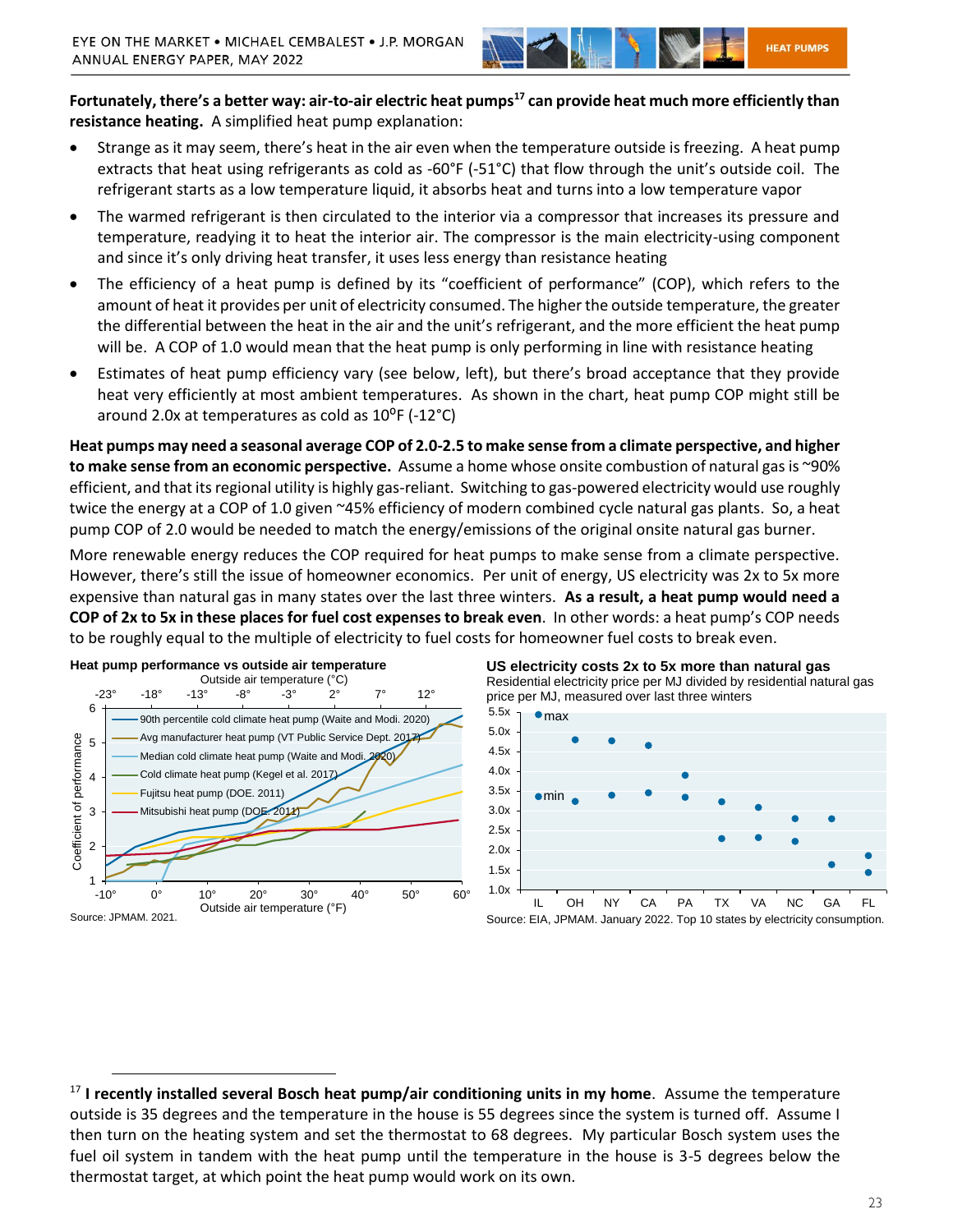

**Broad heat pump adoption would entail large emissions declines, as shown in the third row in the table**. But what about electricity distribution capacity which has to be built for PEAK loads, not AVERAGE loads? Broad adoption of heat pumps without backup power could cause peak loads to surge in many parts of the country on very cold winter days, requiring massive grid upgrades. The red zone in the third row shows the results: 2/3 of all Census tracts would experience higher peak loads with average peak load increases of over 100%.

| Table 2: Universal heat pump adoption slashes emissions but increases peak loads and infrastructure needs |  |
|-----------------------------------------------------------------------------------------------------------|--|
|-----------------------------------------------------------------------------------------------------------|--|

|                                                           | <b>Space heating shares</b>  |                             |                 |                    |                        | <b>Residential emissions from</b><br><b>Electricity</b><br>all energy uses (mmt $CO2$ )<br>demand (TWh) |                         |                              | <b>Peak load increases</b>          |                                                               |
|-----------------------------------------------------------|------------------------------|-----------------------------|-----------------|--------------------|------------------------|---------------------------------------------------------------------------------------------------------|-------------------------|------------------------------|-------------------------------------|---------------------------------------------------------------|
| <b>Scenario</b>                                           | <b>Resistance</b><br>heating | <b>Heat</b><br><b>pumps</b> | Fossil<br>fuels | <b>Electricity</b> | <b>Fossil</b><br>fuels | All                                                                                                     | <b>Space</b><br>heating | All<br>energy<br><b>uses</b> | Tracts w/<br>increased<br>peak load | Average peak<br>load increase<br>in affected<br>census tracts |
| <b>Current</b>                                            | 20%                          | 6%                          | 69%             | 250                | 339                    | 589                                                                                                     | 368                     | 1,382                        | <b>NA</b>                           | <b>NA</b>                                                     |
| <b>All residences use resistance</b><br>heating           | 96%                          | 0%                          | 0%              | 1,084              | 0                      | 1,084                                                                                                   | 1,613                   | 2,626                        | 100%                                | 135%                                                          |
| All residences use heat pumps,<br>no backup thermal power | 0%                           | 96%                         | 0%              | 282                | 0                      | 282                                                                                                     | 415                     | 1,429                        | 63%                                 | 109%                                                          |

Source: Waite et al. (Columbia). July 2020.

**Temperature histories for Dallas and Tallahassee illustrate the issue.** It doesn't get very cold that often, but there can be several days a year when minimum temperatures fall below 20<sup>o</sup>F (-7<sup>o</sup>C). As a result, any plan needs to account not just for average winter demand but for demand on the coldest days<sup>18</sup> when days demand could surge as illustrated in Table 2. If so, "smart" systems that switch to non-electric backup power on the coldest days could in theory reduce peak grid surges and reduce the need for transmission grid investment.

**Dallas: days with min. temperatures below 20 degrees F**



**Tallahassee: days with min. temps below 20 degrees F**



Source: NOAA, JPMAM. September 2021.

Source: NOAA, JPMAM. September 2021.

<sup>&</sup>lt;sup>18</sup> While grid outages would negatively affect homeowners with electrified heating systems, boilers powered by gas, heating oil and propane also do not work without electricity. The big policy question: **would greater electrification of residential heating increase the frequency or duration of grid outages by overloading the grid with incremental demand?**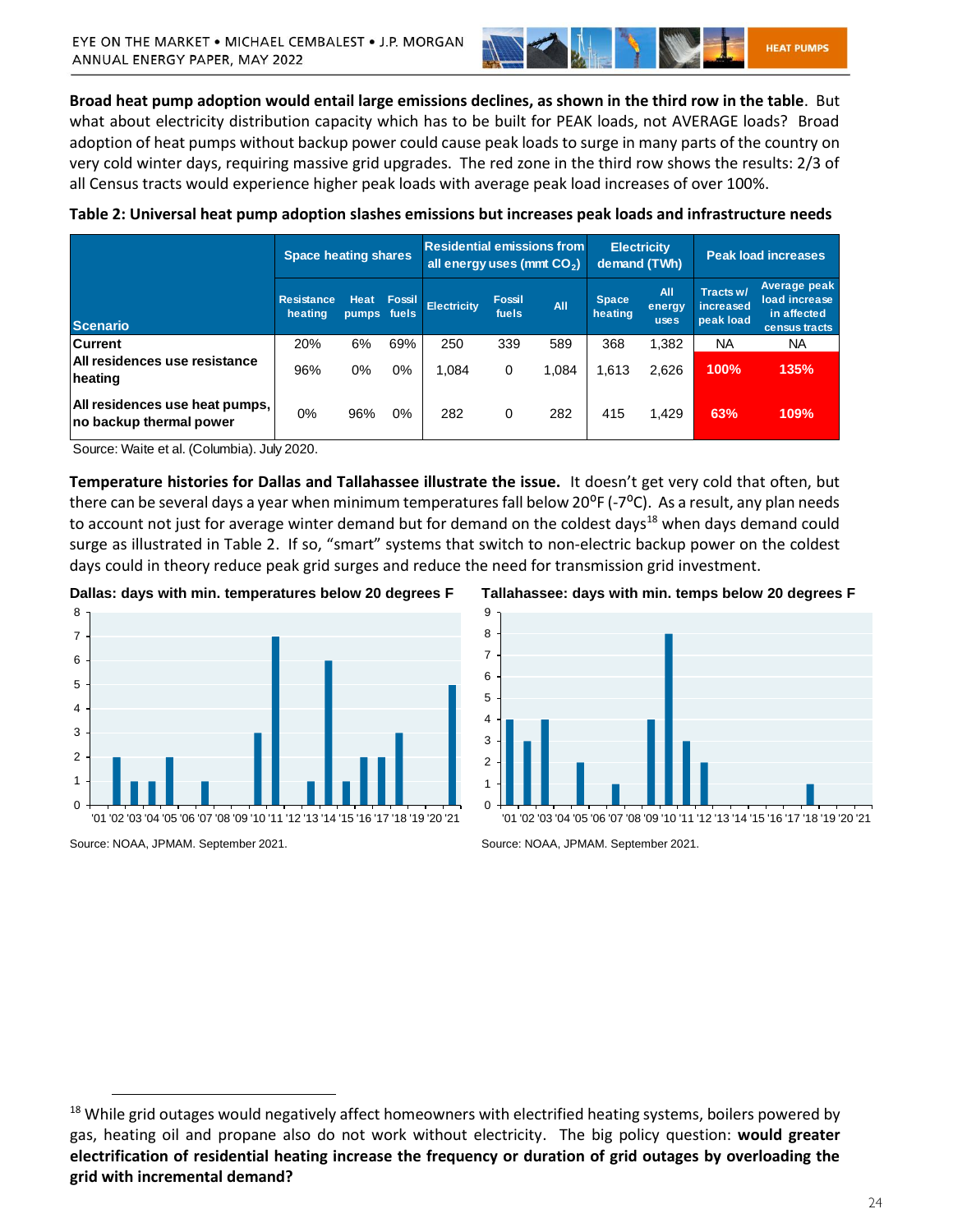

**"Smart systems" could help…but what kind?** Backup non-electric power looks like the right answer: this would still result in large reductions in fossil fuel use and emissions, but does not result in peak load increases anywhere in the US. This seems like a great solution but…**is it economically viable for the natural gas industry to maintain residential infrastructure for backup purposes only?** If not, the last row may not really be a viable outcome. Perhaps residential fuel cells could be used as backup on cold days to reduce grid surges, but now we're talking about even more structural change and higher all-in costs.

**Table 3: Non-electric backup power on cold days eliminates peak load increases and grid buildout needs, but from what energy source?** 

| <b>Space heating shares</b>                                     |                              |                      | <b>Residential emissions from</b><br>all energy uses (mmt CO <sub>2</sub> ) |                    |                        | <b>Electricity</b><br>demand (TWh) |                         | <b>Peak load increases</b>   |                                     |                                                               |
|-----------------------------------------------------------------|------------------------------|----------------------|-----------------------------------------------------------------------------|--------------------|------------------------|------------------------------------|-------------------------|------------------------------|-------------------------------------|---------------------------------------------------------------|
| <b>Scenario</b>                                                 | <b>Resistance</b><br>heating | Heat<br><b>pumps</b> | <b>Fossil</b><br>fuels                                                      | <b>Electricity</b> | <b>Fossil</b><br>fuels | All                                | <b>Space</b><br>heating | All<br>energy<br><b>uses</b> | Tracts w/<br>increased<br>peak load | Average peak<br>load increase<br>in affected<br>census tracts |
| <b>Current</b>                                                  | 20%                          | 6%                   | 69%                                                                         | 250                | 339                    | 589                                | 368                     | 1,382                        | NA                                  | <b>NA</b>                                                     |
| All residences use resistance<br>heating                        | 96%                          | $0\%$                | $0\%$                                                                       | 1.084              | 0                      | 1.084                              | 1.613                   | 2.626                        | 100%                                | 135%                                                          |
| All residences use heat pumps,<br>no backup thermal power       | $0\%$                        | 96%                  | $0\%$                                                                       | 282                | 0                      | 282                                | 415                     | 1.429                        | 63%                                 | 109%                                                          |
| All residences use heat pumps,<br>backup thermal power in place | $0\%$                        | 93%                  | 3%                                                                          | 268                | 13                     | 281                                | 405                     | 1,419                        | 0%                                  | $0\%$                                                         |

Source: Waite et al. (Columbia). July 2020.

**Economic incentives to switch.** A separate analysis examined the economic consequences of residential heat pump adoption<sup>19</sup>. As shown in the next table, 40%-80% of homeowners using propane, fuel oil and electric resistance heating have economic incentives to switch to heat pumps. However, natural gas homes are by far the largest share of US residential housing stock, and the share of natural gas homeowners with incentive to switch to heat pumps is estimated at less than 10%. The primary reason for their lower incentives: **natural gas is usually much cheaper than propane and fuel oil**, as shown in the last chart.

**Economic incentives to switch to heat pumps are much lower for homes heated by natural gas**

| <b>Fuel type</b>    | <b>Share of</b><br>housing stock | % with economic<br>incentive to switch |  |  |  |
|---------------------|----------------------------------|----------------------------------------|--|--|--|
| Natural gas         | 56%                              | 8%                                     |  |  |  |
| Electric resistance | 20%                              | 48%                                    |  |  |  |
| lFuel oil           | 8%                               | 40%                                    |  |  |  |
| Propane             | 6%                               | 79%                                    |  |  |  |

Source: Vaishnav et al (University of Michigan). 2021. Analysis assumes 2018 average fuel and electricity prices.





<sup>19</sup> See "*US residential heat pumps: the private economic potential and its emissions, health, and grid impacts*", Deetjen (UT Austin) and Vaishnav (University of Michigan), Environmental Research Letters, July 2021. Assumed heat pump costs: \$3,300 (existing central air systems), \$3,700 (without central air systems) or \$4,800 (homes requiring removal of existing boilers); plus \$143 \* kW of capacity for purchase and installation; and up to \$6,000 depending on need for ductwork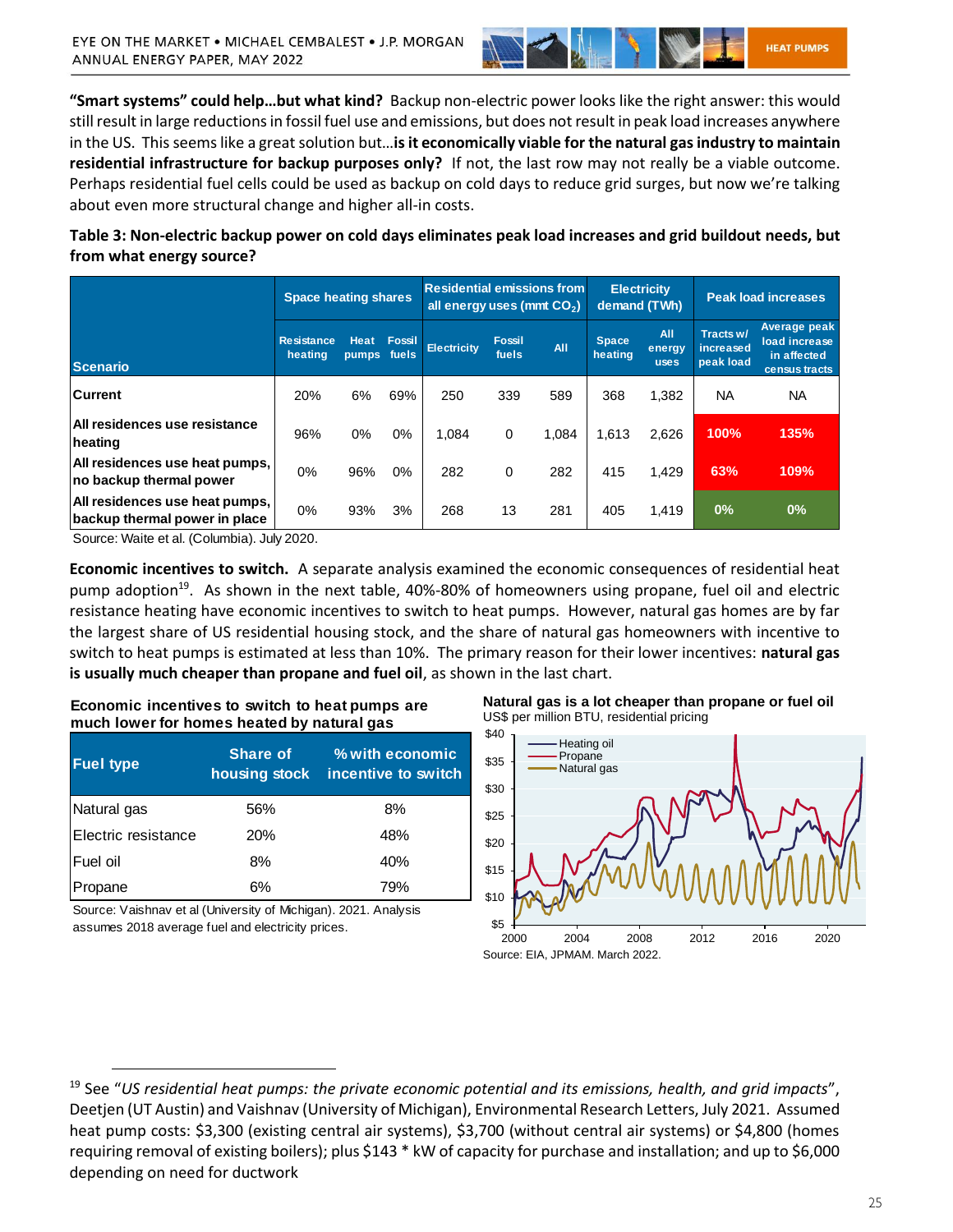

**Heat pump adoption without backup thermal power can be done in cold climates**. Heat pumps are popular in Scandinavia where they compete favorably with resistance heating, biomass and "district" heating (centralized heating from biomass and waste timber, and from data center excess heat). In addition to air-to-air heat pumps, other heat pump types extract heat from the ground or from groundwater. These heat pumps are often more efficient and have higher capacity since they're drawing from heat sources which are warmer than the ambient air (they also cost more due to installation and materials). As for heat pumps without backup power, homes in Scandinavia are more energy efficient as indicated by their lower energy consumption per dwelling on a climate adjusted basis than the rest of Europe<sup>20</sup>. US homes use  $\gamma$ 2x the energy as homes in Europe and even more vs Scandinavia, increasing the difficulty of heating US homes via heat pumps with no backup systems in place.

Norway, for example, provided subsidies to switch, applied high fossil fuel taxes (basic plus carbon taxes are ~\$130 per metric ton for fuel oil compared to just \$11 in the US), its electricity prices are low and oil boilers were first restricted and now banned. **However, Norway is not a great template for larger, denser countries**. Norway has 5 million people, its population density is 10% of European levels and 97% of its electricity comes from cheap hydropower. The rest of the continent has to deal with larger surges in peak loads: 4x as much electricity can be used on a very cold day compared to a normal one. That might explain why heat pumps are used at lower rates in the rest of Europe: only 6% of Europe's 240 million residences have heat pumps installed.



 $\overline{a}$ 







**Europe aims to phase out fossil fuels for residential heating by 2040, and the IEA's 10 point plan for reducing European reliance on Russian energy also calls for a faster pace of heat pump adoption**. To get there, 40% of residential and 65% of commercial buildings will need to be electrified by 2030 via 35 million new heat pumps<sup>21</sup>. As with green hydrogen, Europe will be a litmus test for the achievable pace of change in energy production and consumption. Combustion bans have expanded in Europe, which should increase heat pump momentum<sup>22</sup>:

- Denmark (2013) banned the installation of oil and gas boilers in new buildings
- Netherlands (2018) banned connection to the gas grid for new buildings
- Austria (2020) banned the installation of oil and coal boilers in new buildings
- Norway (2020) banned the use of oil for heating new and existing buildings
- France requires new construction after 2022 to meet maximum  $CO<sub>2</sub>$  emissions per square meter with different levels depending on the building type, effectively banning all mono-fuel fossil fuel systems
- Belgium's Flemish region introduced a ban on fuel oil boiler installation for new buildings and major energy renovations in residential and non-residential buildings starting in 2022
- Germany banned installation of mono-fuel oil and coal boilers starting in 2026

<sup>20</sup> "*International comparisons of household energy efficiency*", Odyssee-Mure Project, EU Commission

<sup>21</sup> *"How Norway Popularized an Ultra-Sustainable Heating Method"*, Peter Yeung, January 17, 2022

<sup>22</sup> "*Phase out regulations for fossil fuel boilers at EU and national level*", Institute for Applied Ecology, Oct 2021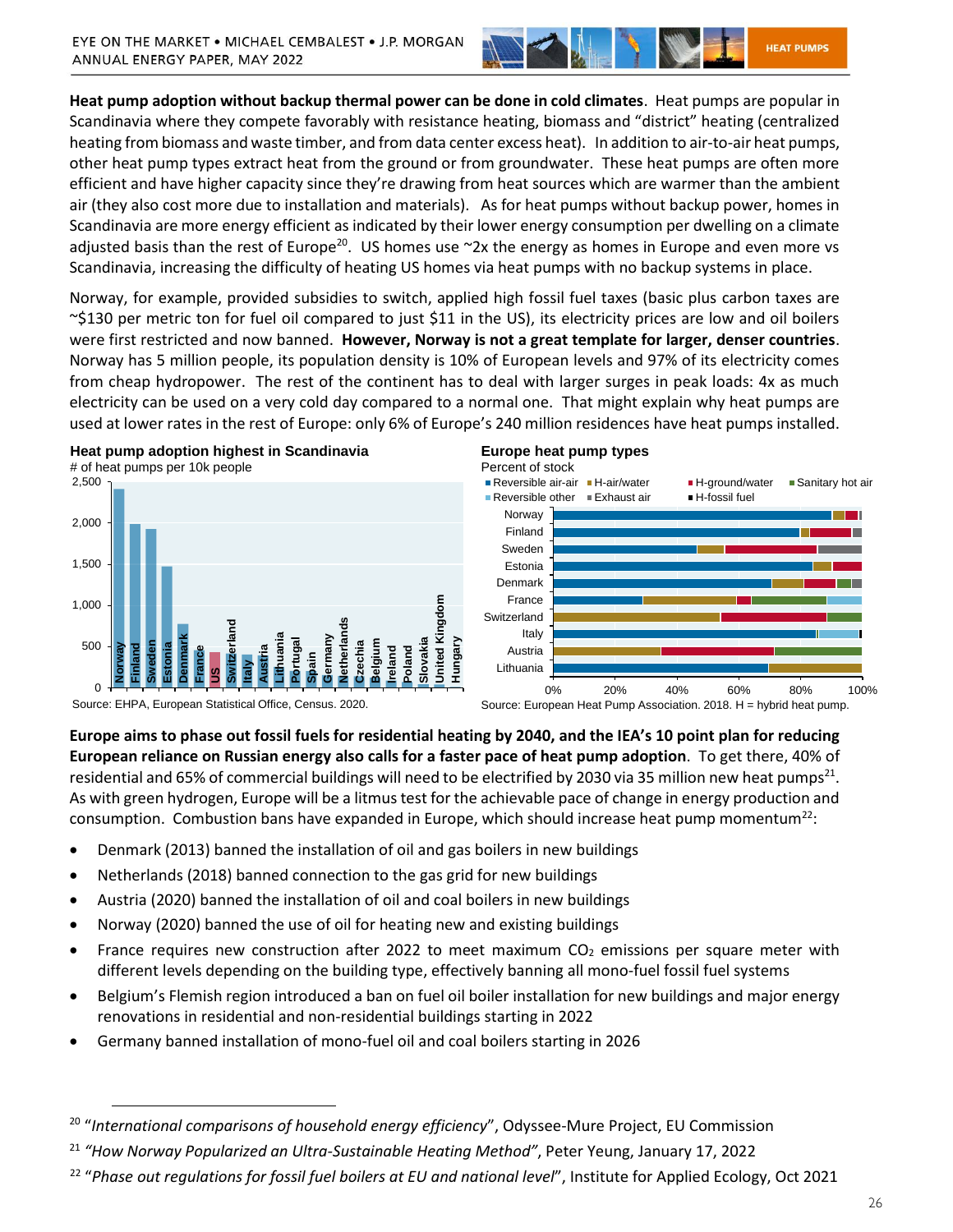

## **Wrapping up: heat pump adoption will be slow if it relies mostly on new homes**

Both studies we cited analyzed *existing* US homes and the costs and benefits of switching to a heat pump. For *new* homes, all-in costs for heat pumps can be lower given greater energy efficiency of a new home<sup>23</sup> and no need for retrofit ductwork. For new homes, heat pumps may even be cheaper than natural gas in more cases. In the US, heat pumps accounted for 40% of all new single family home heating units in 2020 and almost 50% for multi-family<sup>24</sup>.

That's good news, but the transition to heat pumps will be slow if it relies mostly on new homes due to changing public policy: **new homes sales in the US and Europe average just 1% or less of the housing stock each year**. Think about it this way: a car can last 10-15 years before having to be replaced, while a house can last 40-50 years or more. Of course, burners and furnaces don't last as long as a house does. But they last a lot longer than cars do: the average life of a natural gas furnace is 15-20 years, and the average life of a fuel oil furnace is 20-25 years. Replacing them with new furnaces when they expire is also simpler than shifting to a new form of home heating. As a result, electrification of residential heating may be a slower process than electrification of transport, unless generous subsidies are provided to promote switching.





Source: Census, JPMAM. 2019.

#### **European new home turnover per year**





Source: OECD, JPMAM. 2020 or latest year available.

<sup>&</sup>lt;sup>23</sup> According to Harvard's Joint Center for Housing Studies, the average home built before 1960 consumes 42.5 thousand btu per square foot compared to 27.2 btu per square foot for a home built from 2010 to 2015.

<sup>24</sup> "*Heat Pumps: More Efforts Needed*", IEA, November 2021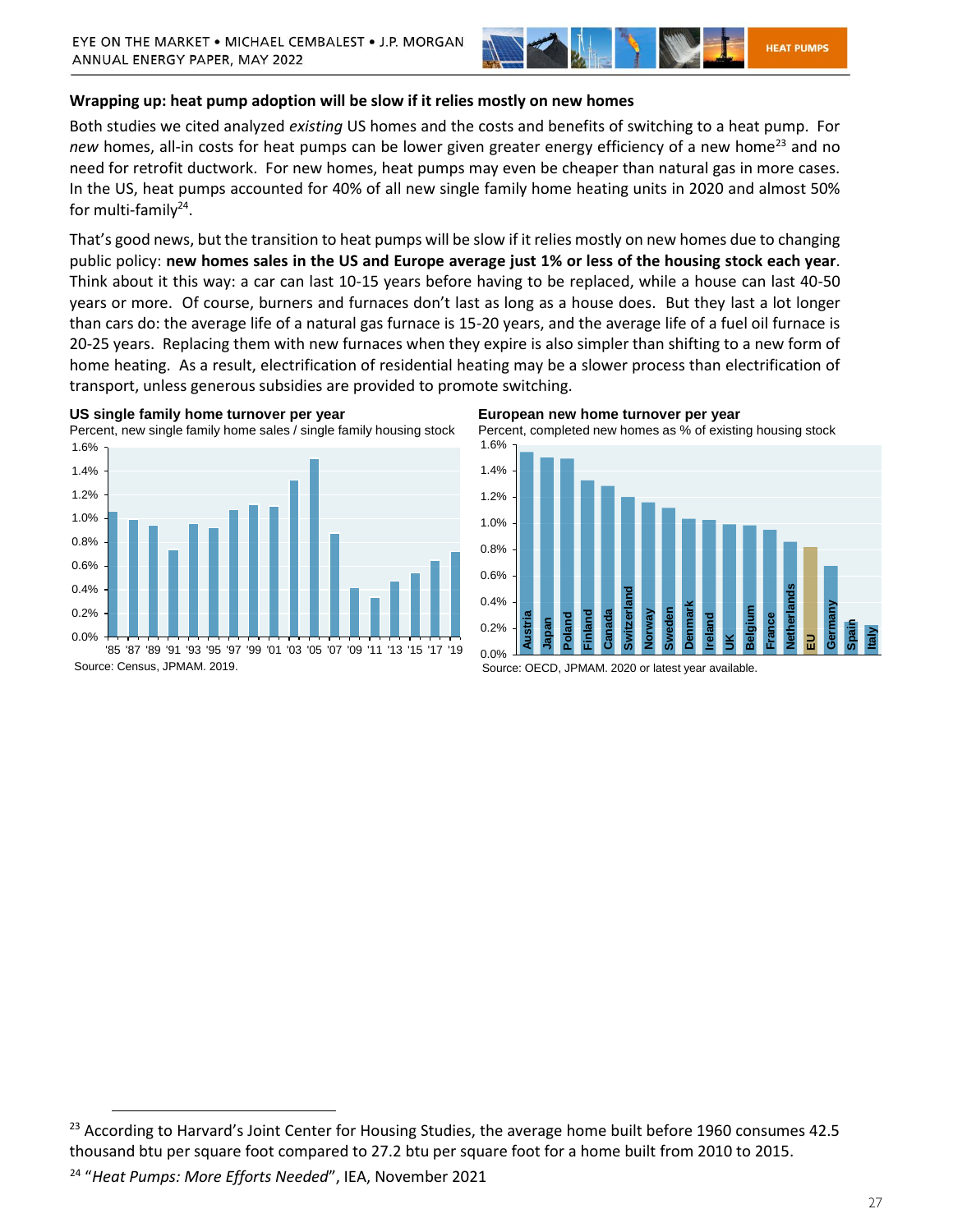

#### **IMPORTANT INFORMATION**

This report uses rigorous security protocols for selected data sourced from Chase credit and debit card transactions to ensure all information is kept confidential and secure. All selected data is highly aggregated and all unique identifiable information, including names, account numbers, addresses, dates of birth, and Social Security Numbers, is removed from the data before the report's author receives it. The data in this report is not representative of Chase's overall credit and debit cardholder population.

Purpose of This Material: This material is for informational purposes only. The views, opinions, estimates and strategies expressed herein constitutes Michael Cembalest's judgment based on current market conditions and are subject to change without notice, and may differ from those expressed by other areas of J.P. Morgan. **This information in no way constitutes J.P. Morgan Research and should not be treated as such.** 

#### **GENERAL RISKS & CONSIDERATIONS**

Any views, strategies or products discussed in this material may not be appropriate for all individuals and are subject to risks. **Investors may get back less than they invested, and past performance is not a reliable indicator of future results.** Asset allocation / diversification does not guarantee a profit or protect against loss. Nothing in this material should be relied upon in isolation for the purpose of making an investment decision. You are urged to consider carefully whether the services, products, asset classes (e.g. equities, fixed income, alternative investments, commodities, etc.) or strategies discussed are suitable to your needs. You must also consider the objectives, risks, charges, and expenses associated with an investment service, product or strategy prior to making an investment decision. For this and more complete information, including discussion of your goals/situation, contact your J.P. Morgan representative.

J.P. Morgan is committed to making our products and services accessible to meet the financial services needs of all our clients. If you are a person with a disability and need additional support, please contact your J.P. Morgan representative or email us at [accessibility.support@jpmorgan.com](mailto:accessibility.support@jpmorgan.com) for assistance.

#### **NON-RELIANCE**

Certain information contained in this material is believed to be reliable; however, JPM does not represent or warrant its accuracy, reliability or completeness, or accept any liability for any loss or damage (whether direct or indirect) arising out of the use of all or any part of this material. No representation or warranty should be made with regard to any computations, graphs, tables, diagrams or commentary in this material, which are provided for illustration/reference purposes only. The views, opinions, estimates and strategies expressed in this material constitute our judgment based on current market conditions and are subject to change without notice. JPM assumes no duty to update any information in this material in the event that such information changes. Views, opinions, estimates and strategies expressed herein may differ from those expressed by other areas of JPM, views expressed for other purposes or in other contexts, and **this material should not be regarded as a research report**. Any projected results and risks are based solely on hypothetical examples cited, and actual results and risks will vary depending on specific circumstances. Forward-looking statements should not be considered as guarantees or predictions of future events.

Nothing in this document shall be construed as giving rise to any duty of care owed to, or advisory relationship with, you or any third party. Nothing in this document shall be regarded as an offer, solicitation, recommendation or advice (whether financial, accounting, legal, tax or other) given by J.P. Morgan and/or its officers or employees, irrespective of whether or not such communication was given at your request.

J.P. Morgan and its affiliates and employees do not provide tax, legal or accounting advice. You should consult your own tax, legal and accounting advisors before engaging in any financial transactions.

#### **LEGAL ENTITY, BRAND & REGULATORY INFORMATION**

In the **United States**, bank deposit accounts and related services, such as checking, savings and bank lending, are offered by **JPMorgan Chase Bank, N.A.**  Member FDIC.

**JPMorgan Chase Bank, N.A.** and its affiliates (collectively "JPMCB") offer investment products, which may include bank-managed investment accounts and custody, as part of its trust and fiduciary services. Other investment products and services, such as brokerage and advisory accounts, are offered through **J.P. Morgan Securities LLC** ("JPMS"), a member of FINRA and SIPC. Annuities are made available through Chase Insurance Agency, Inc. (CIA), a licensed insurance agency, doing business as Chase Insurance Agency Services, Inc. in Florida. JPMCB, JPMS and CIA are affiliated companies under the common control of JPMorgan Chase & Co. Products not available in all states.

J.P. Morgan Wealth Management is a business of JPMorgan Chase & Co., which offers investment products and services through **J.P. Morgan Securities LLC** (JPMS), a registered broker-dealer and investment advisor, member FINRA and SIPC. Annuities are made available through Chase Insurance Agency, Inc. (CIA), a licensed insurance agency, doing business as Chase Insurance Agency Services, Inc. in Florida. Certain custody and other services are provided by JPMorgan Chase Bank, N.A. (JPMCB). JPMS, CIA and JPMCB are affiliated companies under the common control of JPMorgan Chase & Co. Products not available in all states.

In Luxembourg, this material is issued by J.P. Morgan Bank Luxembourg S.A. (JPMBL), with registered office at European Bank and Business Centre, 6 route de Treves, L-2633, Senningerberg, Luxembourg. R.C.S Luxembourg B10.958. Authorized and regulated by Commission de Surveillance du Secteur Financier (CSSF) and jointly supervised by the European Central Bank (ECB) and the CSSF. J.P. Morgan Bank Luxembourg S.A. is authorized as a credit institution in accordance with the Law of 5th April 1993. In the United Kingdom, this material is issued by J.P. Morgan Bank Luxembourg S.A., London Branch, registered office at 25 Bank Street, Canary Wharf, London E14 5JP. Authorised and regulated by Commission de Surveillance du Secteur Financier (CSSF) and jointly supervised by the European Central Bank (ECB) and the CSSF. Deemed authorised by the Prudential Regulation Authority. Subject to regulation by the Financial Conduct Authority and limited regulation by the Prudential Regulation Authority. Details of the Temporary Permissions Regime, which allows EEA-based firms to operate in the UK for a limited period while seeking full authorisation, are available on the Financial Conduct Authority's website. In Spain, this material is distributed by J.P. Morgan Bank Luxembourg S.A., Sucursal en España, with registered office at Paseo de la Castellana, 31, 28046 Madrid, Spain. J.P. Morgan Bank Luxembourg S.A., Sucursal en España is registered under number 1516 within the administrative registry of the Bank of Spain and supervised by the Spanish Securities Market Commission (CNMV). In Germany, this material is distributed by J.P. Morgan Bank Luxembourg S.A., Frankfurt Branch, registered office at Taunustor 1 (TaunusTurm), 60310 Frankfurt, Germany, jointly supervised by the Commission de Surveillance du Secteur Financier (CSSF) and the European Central Bank (ECB), and in certain areas also supervised by the Bundesanstalt für Finanzdienstleistungsaufsicht (BaFin). In Italy, this material is distributed by J.P. Morgan Bank Luxembourg S.A– Milan Branch, registered office at Via Cordusio 3, 20123 Milano, Italy and regulated by Bank of Italy and the Commissione Nazionale per le Società e la Borsa (CONSOB). In the Netherlands, this material is distributed by J.P. Morgan Bank Luxembourg S.A., Amsterdam Branch, with registered office at World Trade Centre, Tower B,